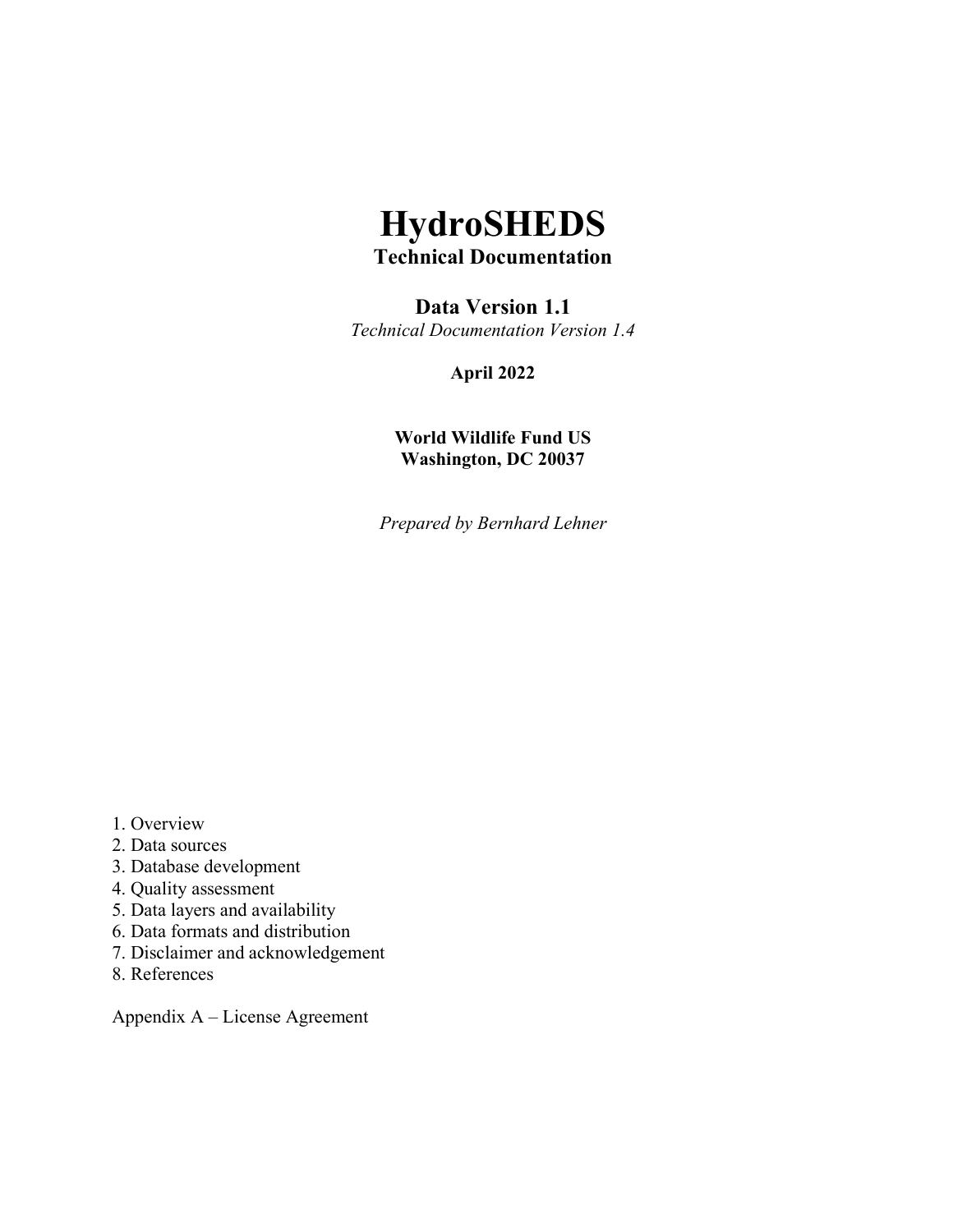## **1. Overview**

HydroSHEDS (**Hydro**logical data and maps based on **SH**uttle **E**levation **D**erivatives at multiple **S**cales) provides hydrographic information in a consistent and comprehensive format for regional and global-scale applications. HydroSHEDS offers a suite of geo-referenced datasets in raster and vector format, including stream networks, watershed boundaries, drainage directions, and ancillary data layers such as flow accumulations, distances, and river topology information.

HydroSHEDS version 1 is derived primarily from elevation data of the Shuttle Radar Topography Mission (SRTM) at 3 arc-second resolution. The original SRTM data have been hydrologically conditioned using a sequence of automated procedures. Existing methods of data improvement and newly developed algorithms have been applied, including void-filling, filtering, stream burning, and upscaling techniques. Manual corrections were made where necessary. Cursory quality assessments indicate that the accuracy of HydroSHEDS exceeds that of previous global watershed and river maps, yet important inaccuracies and inconsistencies remain, such as in braided rivers or river deltas.

The goal of developing HydroSHEDS was to generate baseline data layers to support regional and global watershed analyses, hydrological modeling, and freshwater conservation planning at a quality, resolution and extent that has previously been unachievable. Available resolutions range from 3 arcseconds (approximately 90 meters at the equator) to 6 arc-minutes (approximately 11 km at the equator) with seamless near-global extent.

HydroSHEDS version 1 has been developed by World Wildlife Fund (WWF), in partnership or collaboration with McGill University, Montreal, Canada; the U.S. Geological Survey (USGS); the International Centre for Tropical Agriculture (CIAT); The Nature Conservancy (TNC); the Australian National University, Canberra, Australia; and the Center for Environmental Systems Research (CESR), University of Kassel, Germany. Major funding for this project was provided to WWF by Diversey Holdings, Ltd.; additional financial support was provided by The Nature Conservancy, the International Union for Conservation of Nature (IUCN), the EU BioFresh project, and McGill University.

HydroSHEDS data are free for non-commercial and commercial use. For specific restrictions and use requirements see the License Agreement provided in Appendix A.

#### **This document describes versions 1.0 and 1.1 of HydroSHEDS, collectively referred to as HydroSHEDS version 1.**

#### **The two versions do not differ in content but only in formatting. Some additional data layers are offered exclusively in version 1.1.**

For more information, updates, and additional HydroSHEDS products please visit [https://www.hydrosheds.org](https://www.hydrosheds.org/)

Citations and acknowledgement of the HydroSHEDS version 1 database should be made as follows:

*Lehner, B., Verdin, K., Jarvis, A. (2008): New global hydrography derived from spaceborne elevation data. Eos, Transactions, 89(10): 93-94. Data available at [https://www.hydrosheds.org.](https://www.hydrosheds.org/)*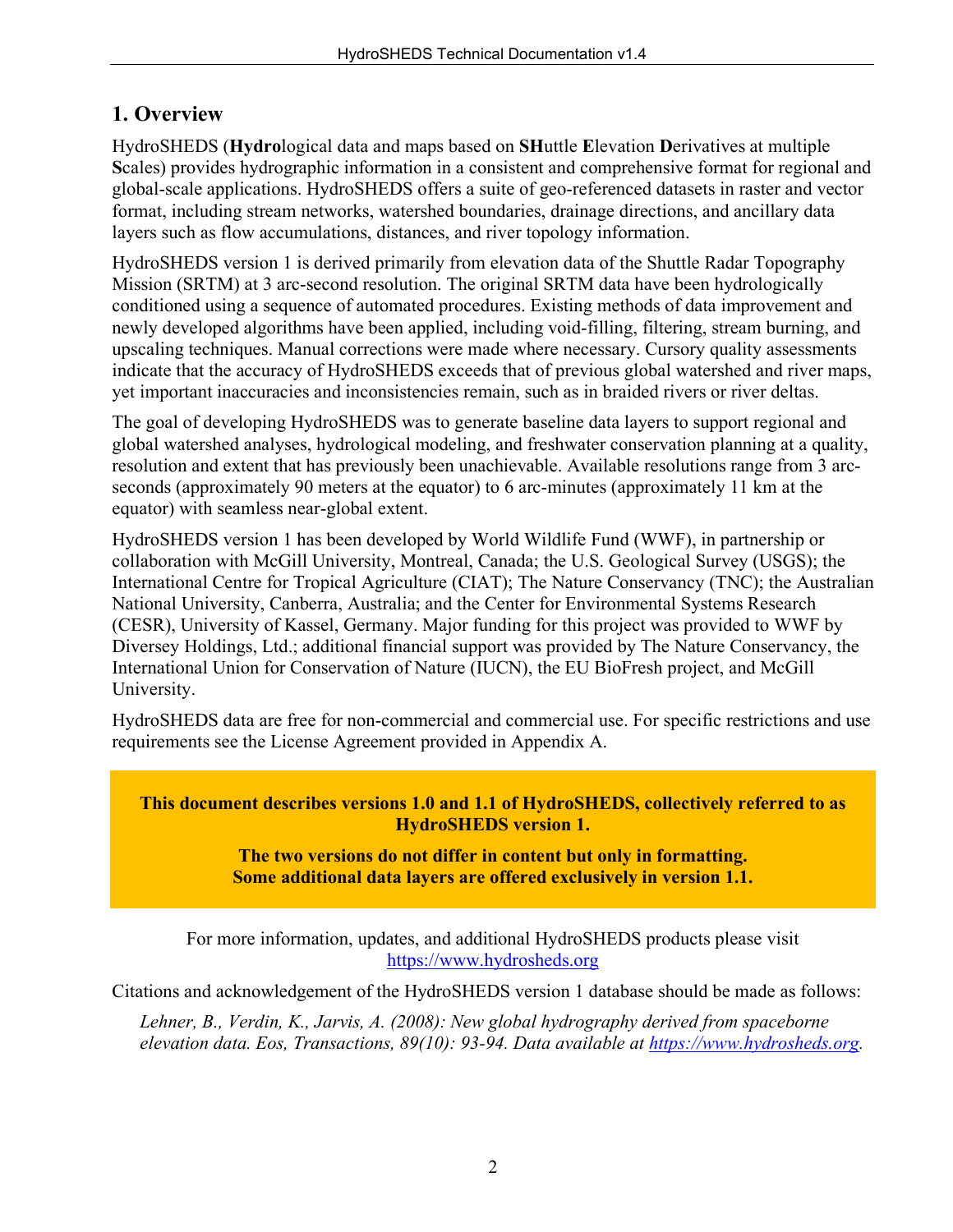## **2. Data sources**

This chapter briefly describes the main data sources that have been used in the generation of HydroSHEDS version 1. The actual processing steps are addressed in chapter 3. Please also refer to the flowchart of Figure 1.

### **2.1 Elevation data from the Shuttle Radar Topography Mission (SRTM)**

The primary data source of HydroSHEDS version 1 is the digital elevation model (DEM) of the Shuttle Radar Topography Mission (SRTM). SRTM elevation data were obtained by a specially modified radar system that flew onboard the Space Shuttle Endeavor during an 11-day mission in February of 2000. The SRTM project has been a collaborative effort between the National Aeronautics and Space Administration (NASA), the National Geospatial-Intelligence Agency of the U.S. Department of Defense (NGA), the German Aerospace Center (DLR), and the Italian Space Agency (ASI). NASA's Jet Propulsion Laboratory (JPL) managed the mission, and the Earth Resources Observation and Science Data Center of the U.S. Geological Survey (USGS EROS Data Center) has been responsible for the hosting, distribution and archiving of the final SRTM data products. A general description of the SRTM mission can be found in Farr and Kobrick (2000).

#### *2.1.1 SRTM elevation data, Version 1 (SRTM-1 and SRTM-3 unfinished data)*

The raw SRTM data have been processed into an initial research quality DEM by JPL. No further editing has been performed, resulting in a dataset that contained numerous voids and other spurious points such as anomalously high (spike) or low (well) values. Since water surfaces produce very low radar backscatter, water bodies and their coastlines were generally not well defined and appeared quite "noisy". For areas outside of the conterminous United States (CONUS), the original 1 arcsecond data (SRTM-1; cell size approximately 30 meters at the equator) were aggregated into 3 arcsecond data (SRTM-3) by averaging, i.e., each 3 arc-second data point was generated by averaging the corresponding 3x3 kernel of the 1 arc-second data. For more details see NASA/JPL (2005).

### *2.1.2 SRTM elevation data, Version 2 (DTED-2 and DTED-1 finished data)*

After JPL completed the raw processing of the SRTM-1 and SRTM-3 data, NGA performed quality assurance checks and then carried out several additional finishing steps to comply with the required data standards of the Digital Terrain Elevation Data (DTED®) format (NASA 2003). Spikes and wells in the data were detected and voided out. Small voids were filled by interpolation of surrounding elevations. Large voids, however, were left in the data. The ocean was set to an elevation of 0 meters. Lakes of 600 meters or more in length were flattened and set to a constant height. Rivers of more than 183 meters in width were delineated and monotonically stepped down in height. Islands were depicted if they had a major axis exceeding 300 meters or the relief was greater than 15 meters. All finishing steps were performed at the original 1 arc-second resolution, resulting in DTED Level 2 data products. DTED-2 was then aggregated into 3 arc-second DTED-1 data. Unlike SRTM-3, however, DTED-1 has been generated by subsampling, i.e., each 3 arc-second data point was generated by assigning the value of the center pixel of the corresponding 3x3 kernel of the 1 arcsecond data. For more details see NASA/JPL (2005).

### *2.1.3 SRTM tiling format and data availability*

SRTM elevation data have been processed in a systematic fashion and mosaicked into approximately 15,000 one-degree by one-degree tiles. Following the DTED convention, the names of the individual data tiles refer to the latitude and longitude of the lower-left (southwest) corner of the tile. For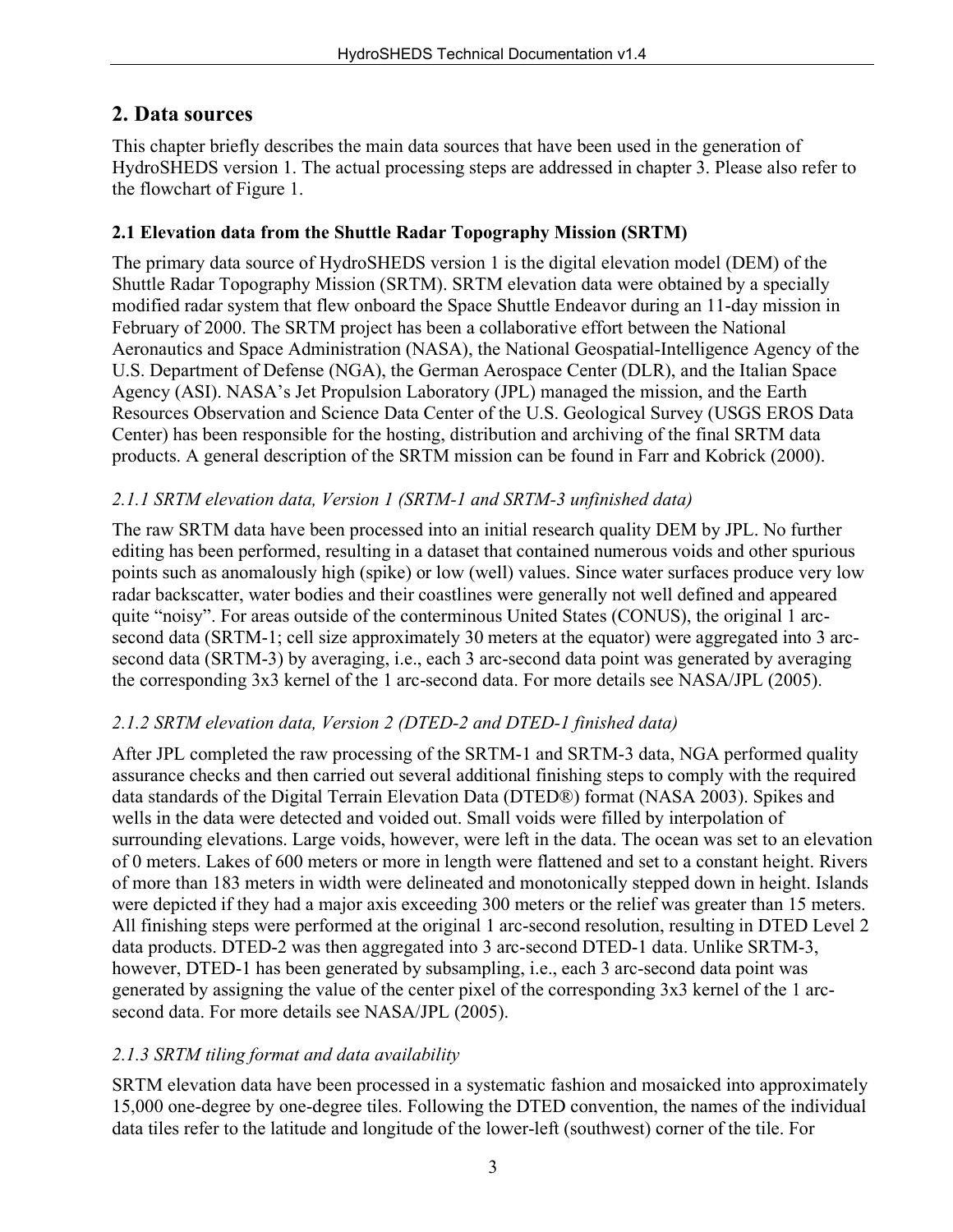example, the coordinates of the center of the lower-left pixel of tile n40w118 are 40 degrees north latitude and 118 degrees west longitude. In the case of DTED-1 and SRTM-3 data, a single tile consists of 1201 data rows and 1201 data columns. Due to the definition via pixel centers, the four edges of a tile each exceed the assigned coordinates by half a pixel and the outermost rows and columns of adjacent tiles are overlapping. For more details see NASA/JPL (2005).

Outside of the CONUS, the 1 arc-second products (SRTM-1 and DTED-2) were originally only available upon request for scientific purposes. The 3 arc-second products (SRTM-3 and DTED-1) were in the public domain and have thus been used as the main data source for HydroSHEDS v1.

### *2.1.4 Void-filled SRTM data provided by CIAT*

The original SRTM data were characterized by exhibiting a number of data voids, i.e., "no-data" pixels at locations where the original radar backscatter could not be interpreted properly. Small data voids can be interpolated rather easily, e.g., by applying nearest neighbor methods, but larger voids pose a problem for many applications. A team of researchers from the International Center for Tropical Agriculture (CIAT), Colombia and later from the Joint Research Center (JRC) of the European Commission have further processed the original SRTM DEMs to fill in these no-data voids (Jarvis et al., 2008). This involved the production of vector contours and points, and the reinterpolation of these derived contours back into a raster DEM. The void-filled DEM was offered as a seamless near-global coverage (up to 60 degrees north and south) in 5x5 degree tiles in geographic (lat/long) projection referenced to the WGS84 datum. For the production of HydroSHEDS, Version 2 of the CIAT void-filled SRTM data was used (CIAT 2004). The latest version of the CGIAR-CSI SRTM 90 m Database is available at [https://srtm.csi.cgiar.org.](https://srtm.csi.cgiar.org/)

### **2.2 SRTM Water Body Data (SWBD)**

SRTM Water Body Data files were produced as a by-product of the data editing performed by NGA to create the finished SRTM DTED-2 data. Ocean, lake and river shorelines were identified and delineated from the 1 arc-second DTED-2 data (for details see NASA 2003) and were saved as vectors in ESRI 3-D Shapefile format (ESRI 1998). The full dataset comprised approximately 12,000 SWBD files since only those SRTM tiles that contained water had a corresponding SWBD shapefile.

The guiding principle for the development of SWBD was that water was depicted as it appeared in February 2000, i.e., at the time of the Shuttle flight. In most cases, two orthorectified SRTM image mosaics were used as the primary source for water body editing. A landcover water layer and medium-scale maps and charts were used as supplemental data sources. Since the landcover water layer was derived mostly from Landsat 5 data collected a decade earlier than the Shuttle mission and the map sources had similar currency problems, there were significant seasonal and temporal differences between the depiction of water in the SRTM data and the ancillary sources. For more details see NASA/NGA (2003) and NASA (2003).

### **2.3 Digital Chart of the World (DCW) global vectorized river network**

The Digital Chart of the World (ESRI 1993) is a global vector map at a resolution of 1:1 million that includes a layer of hydrographic features such as rivers and lakes. DCW (also known as VMAP-0) has generally been considered to provide the most comprehensive and consistent global river network data available at the time of creating HydroSHEDS. It was based on the US DMA (now NGA) Operational Navigation Charts (ONC) whose information dates from the 1970s to the 1990s (Birkett and Mason 1995). The positional accuracy of DCW varies considerably between regions, and there is no distinction between natural rivers and artificial canals.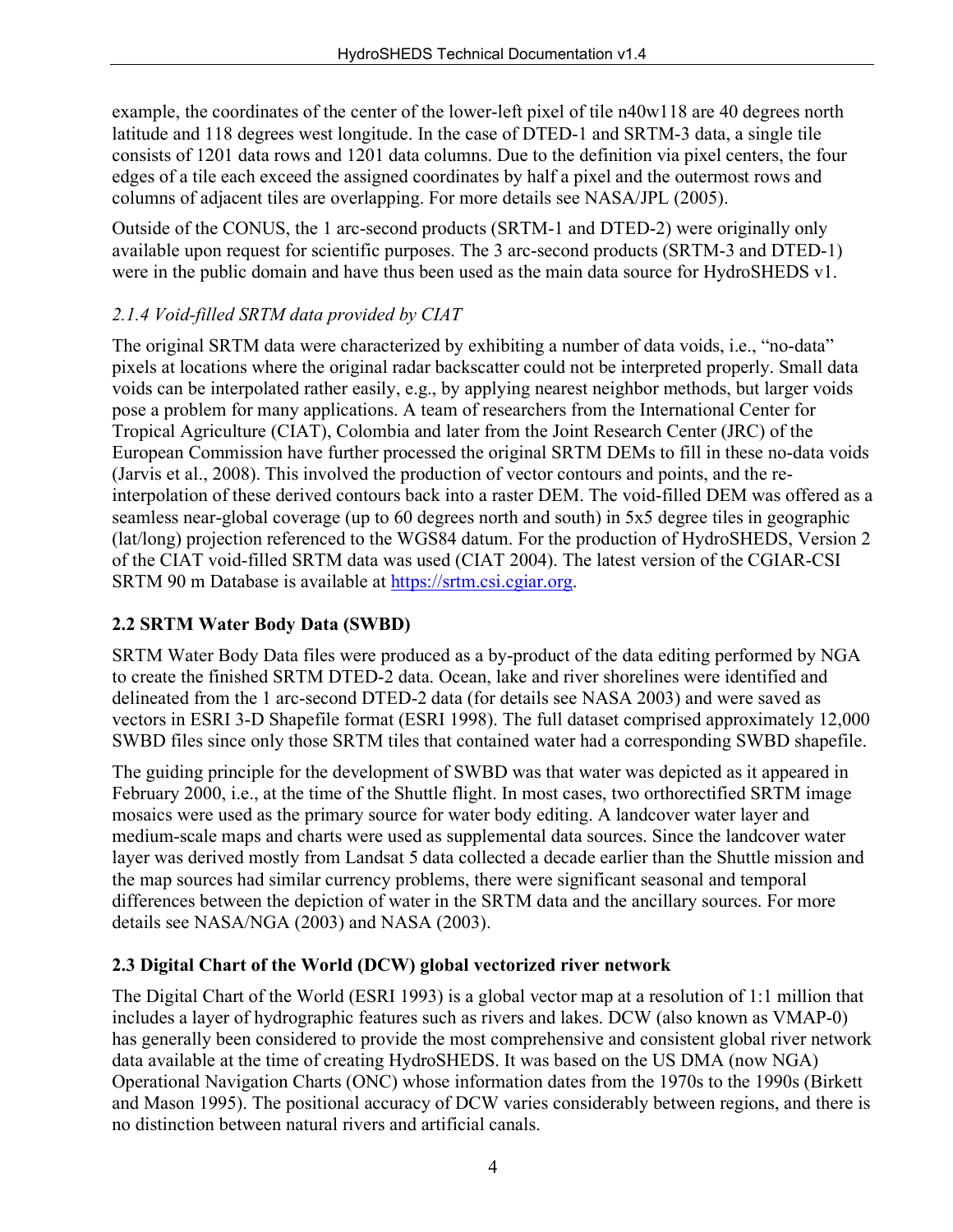### **2.4 ArcWorld global vectorized river network**

The ArcWorld dataset (ESRI 1992) includes a global vector map of surface water bodies at a resolution of 1:3 million. As part of its classification scheme, it distinguishes linear rivers into natural (perennial and intermittent) or artificial (canals) waterways and provides approximately 7000 polygons of large open water bodies (including rivers and lakes). Although digitized at a coarser scale, ArcWorld includes some corrections and updates as compared to DCW and provides a consistent focus on major rivers and lakes of the world.

## **2.5 Global Lakes and Wetlands Database (GLWD)**

The Global Lakes and Wetlands Database (Lehner and Döll 2004) combines a variety of existing global lake and wetland maps (at 1:1 to 1:3 million resolution) into one consistent coverage. It provides shoreline polygons of approximately 250,000 lakes and reservoirs worldwide, including their surface areas and other attributes. As for lakes and reservoirs, GLWD has been largely based on DCW and ArcWorld but also includes various updates and data corrections.

### **2.6 Various regional datasets used for reference and quality control**

### *2.6.1 Atlas of Canada, 1:1,000,000 National Frameworks Data, Hydrology*

The National Scale Frameworks Hydrology data (Natural Resources Canada, 2006) consists of area, linear and point geospatial and attribute data at a scale of 1:1 million for Canada's hydrology at a national extent. It provides a representation of Canada's surface water features, and data completeness largely reflects the original source (VMAP0, revision 4, hydrographic features) for which additional editing has been performed. The data include streamlines, lakes, and watershed boundaries.

### *2.6.2 National Atlas of the United States, Two-Million-Scale Streams and Waterbodies*

The Two-Million-Scale Streams and Waterbodies map layer (National Atlas of the United States, 2005) shows the major water features of the United States, Puerto Rico, and the U.S. Virgin Islands that can be represented at a map scale of 1:2,000,000, including streams and rivers, canals, aqueducts, lakes, reservoirs, marshes, glaciers, waterfalls, and dams. The map layer was compiled by the National Atlas of the United States, and the U.S. Geological Survey collected information on water features to support its production.

### *2.6.3 Global Map Australia 1M 2001, Drainage layer (Water courses)*

Global Map Australia 1M 2001 (Geoscience Australia, 2007) is a digital dataset covering the Australian landmass and island territories, at a 1:1 million scale. Vector data for Global Map Australia 1M 2001 was produced by generalizing Geoscience Australia's GEODATA TOPO 250K Series 1 data. It consists of a series of layers of information, including attributed drainage features (streamlines).

### **2.7 Extension to Arctic regions above 60 degrees northern latitude using HYDRO1k**

SRTM elevation data do not extend above 60° northern latitude. For the 15 arc-second products of version 1 of HydroSHEDS, as well as coarser resolutions, the existing DEM of the HYDRO1k database (USGS 2000) was inserted to complete the hydrographic data framework for the derivation of drainage networks and sub-basin delineations at full global extent. The HYDRO1k DEM was originally produced at a spatial resolution of 1-km and was resampled for this project into a 15 arcsecond resolution using linear interpolation based on directly neighboring pixels.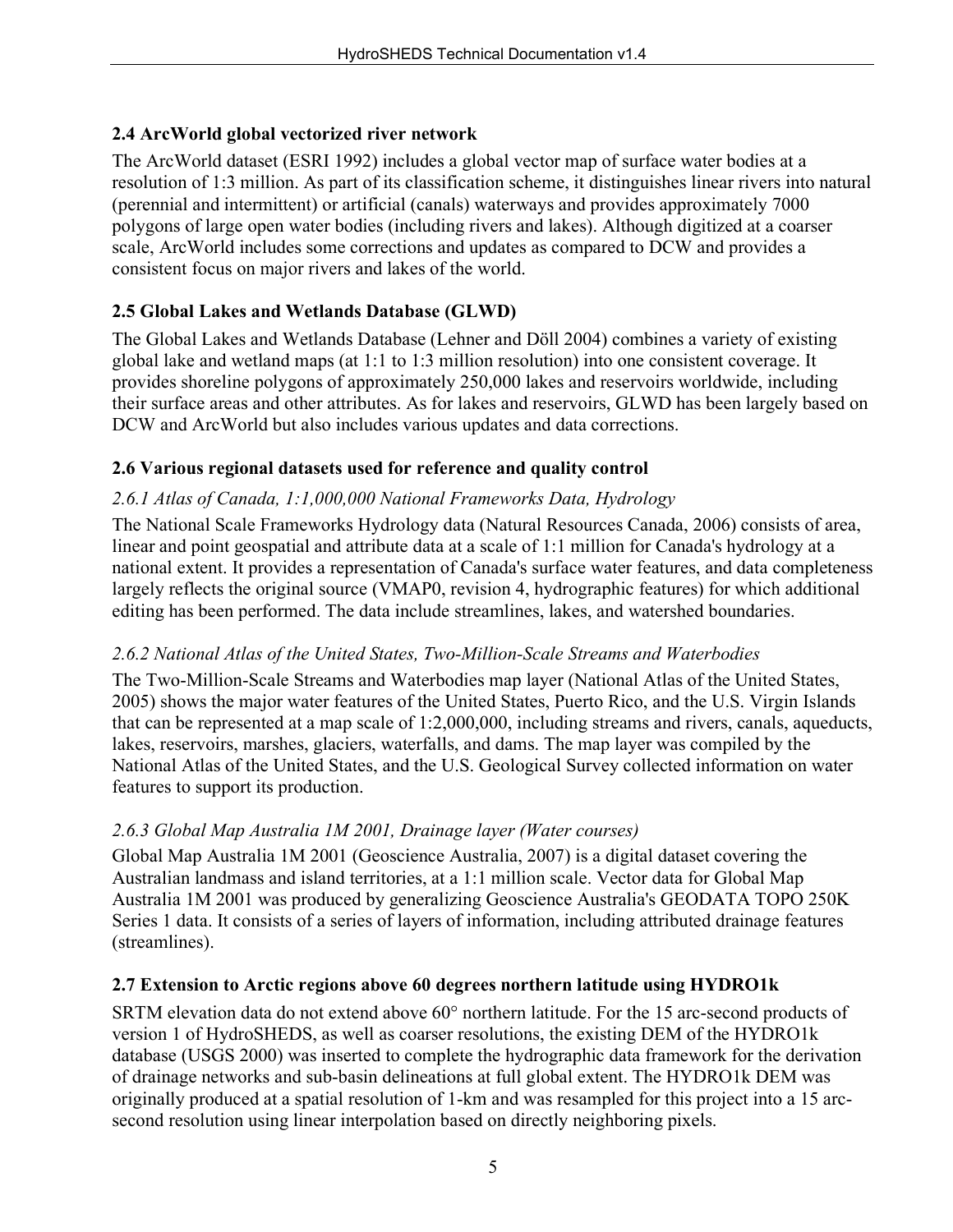## **3. Database development**

This chapter provides an overview of the applied processing steps for the generation of HydroSHEDS version 1 and discusses its main technical specifications. For a discussion regarding the suitability of HydroSHEDS data for specific applications, please refer to chapter 4.



**Figure 1:** Flowchart of the generation of HydroSHEDS version 1; for abbreviations and further explanations see text.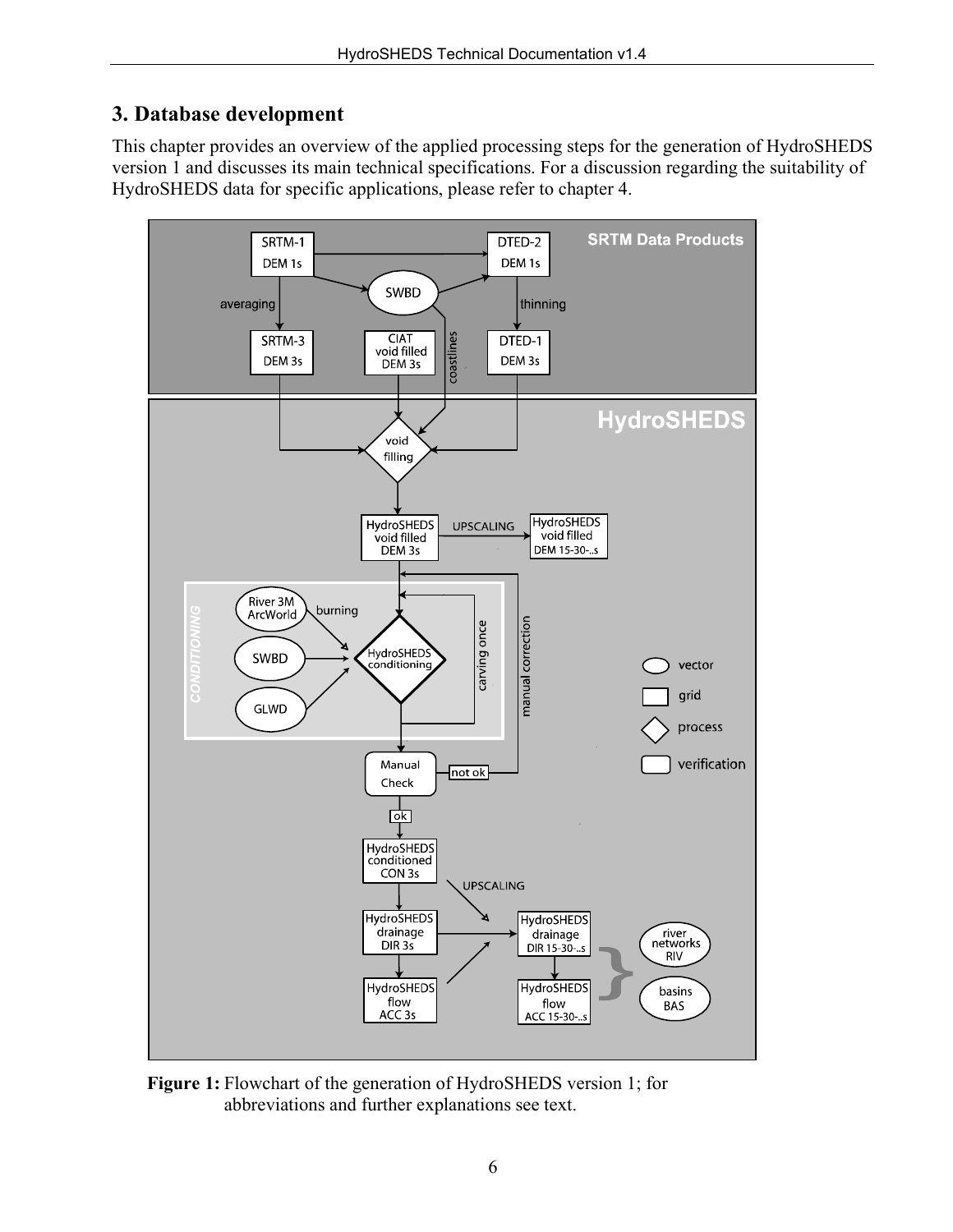### **3.1 Combination of unfinished SRTM-3 and finished DTED-1 data**

### *3.1.1 Combining SRTM-3 and DTED-1 original data*

For the generation of HydroSHEDS, the performance of the publicly available SRTM-3 and DTED-1 versions of SRTM at 3 arc-second resolution have been tested. Due to their specific characteristics, each dataset showed both advantages and disadvantages for hydrological applications.

As stated earlier, SRTM-3 has been derived through averaging of 1 arc-second SRTM data, as opposed to the subsampling method of DTED-1. As averaging reduces the high frequency "noise" that is characteristic of radar-derived elevation data, it is the method generally preferred by the research community (NASA/JPL 2005).

On the other hand, SRTM-3 data does not represent open water surfaces and shorelines well. DTED-1 has been specifically corrected to represent these features. However, the correction protocol introduced some critical artifacts for hydrological applications. For example, when large rivers were identified and monotonically stepped down in height towards the ocean, it was assured that the surface of each river pixel was lower than that of the directly adjacent land pixels. Yet a slightly elevated riverbank, say due to a levee or simply caused by the interpretation of riparian vegetation in the radar image, may allow for a river reach being somewhat higher than the floodplain behind the riverbank. Since the original processing was performed at 1 arc-second resolution, the elevated riverbank can disappear in the aggregated 3 arc-second version if it is only thin (one pixel wide). The resulting effect in the derived flow direction map is a possible breakout of the river course into the floodplain.

For these reasons, and after conducting a series of local tests, it was decided to apply both SRTM-3 and DTED-1 data in combination. For each pixel the minimum value found in either SRTM-3 or DTED-1 was used to generate an initial HydroSHEDS elevation model. The minimum requirement preserves the lower of both surfaces in the combined elevation data, which is considered desirable for the later identification of drainage directions.

#### *3.1.2 Ocean shoreline*

At the ocean surface, the combined data initially showed elevation values of 0 (from DTED-1) or negative (from SRTM-3). Since land close to the shoreline can also be 0 or even negative, using elevation alone as a criterion does not allow for a clean identification of the ocean shoreline. Thus to aid in the shoreline delineation, SWBD was employed as ancillary data: where SWBD indicated 'ocean', the values of the HydroSHEDS elevation model were reclassified to no-data. The resulting shoreline was then slightly generalized in order to remove small artifacts: land was first extended by a one-pixel rim into the ocean and the boundary was then smoothed using a local cell filter. All detached ocean surfaces (e.g. small estuaries entirely surrounded by land cells) were treated as land and their elevation values were retained rather than set to no-data. Some larger rivers were defined in SWBD to extend relatively far into the ocean. In these cases, the shoreline was modified based on the shoreline of DCW. Some very small islands were missing in the source data and are thus also missing in HydroSHEDS. Finally, some minor errors were detected in SWBD in visual inspections (e.g., some incomplete island boundaries) and were individually corrected. It should be noted that in all upscaled HydroSHEDS layers, each cell that contains at least one land cell at 3 arc-second resolution is defined as land.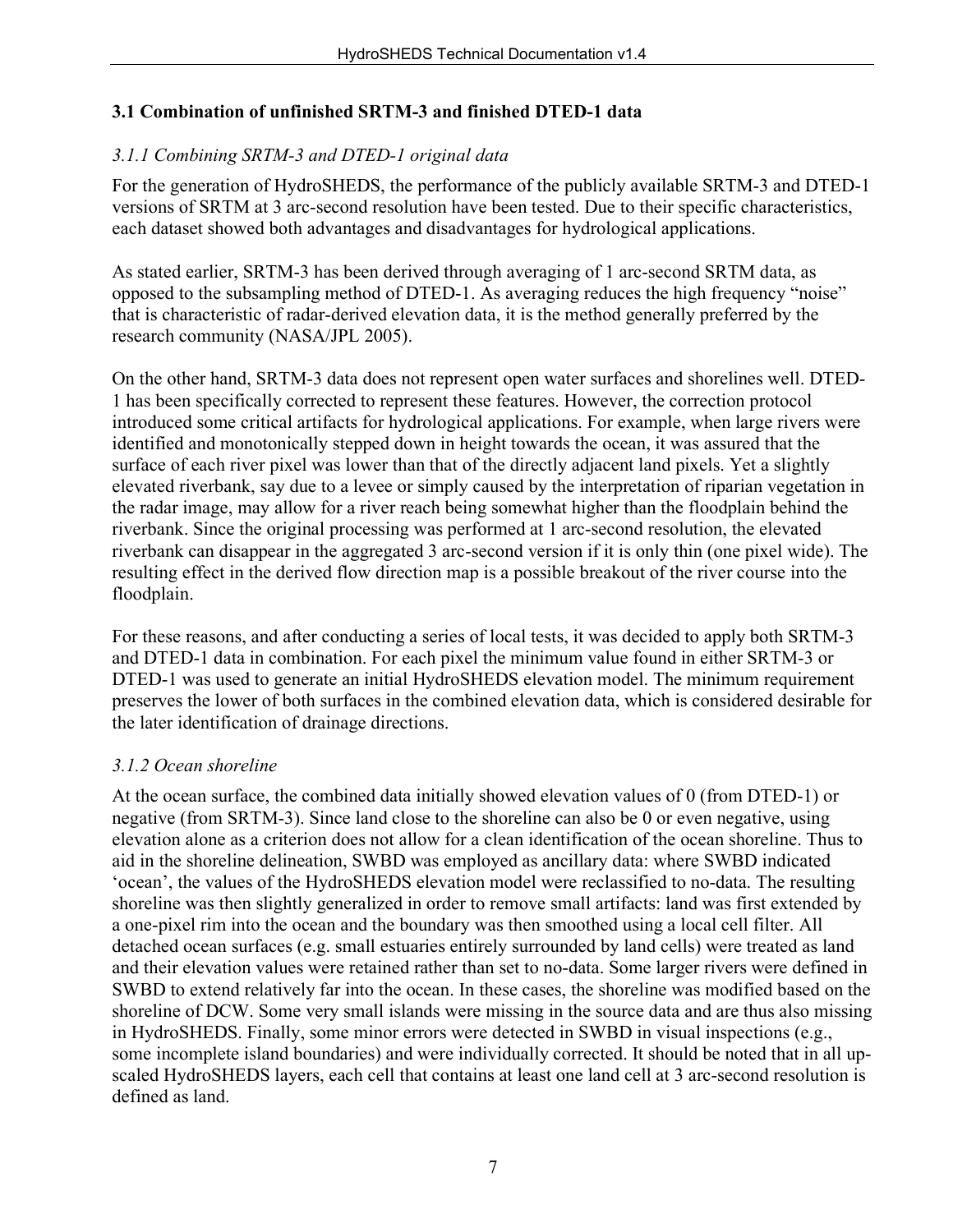### *3.1.3 Data shift*

Both SRTM-3 and DTED-1 original 1-degree by 1-degree data tiles were defined via the coordinates of the center of their lower-left pixel (see 2.4). This characteristic leads to overlapping edges of adjacent tiles and to some artifacts when aggregating a tile to coarser resolutions: either all adjacent tiles have to be included in the aggregation process or overlapping edges may have to be eliminated in the result. As the processing steps for the generation of HydroSHEDS are rather complex and aggregation (scaling) plays an important role, it was decided to shift the original SRTM data by 1.5 arc-seconds to the north and east, and to remove each tile's overlapping right column and top row. This shift leads to a 3 arc-second HydroSHEDS tile having 1200 rows and 1200 columns at an extent of exactly 1-degree by 1-degree without overlaps to adjacent tiles. All other HydroSHEDS resolutions are based on the initial 3 arc-second data and, therefore, include this shift. With respect to deriving river networks, the effect of the shift on the accuracy of the data are considered non-critical, particularly when compared to the subsequently applied data manipulations as discussed below. Note, however, that the shift may lead to significant anomalies when directly comparing HydroSHEDS elevation data and original SRTM elevation data.

### **3.2 Void-filling**

In its original release, SRTM data contained regions of no-data (voids), specifically over large water bodies, such as lakes and rivers, and in areas where radar-specific problems prevented the production of reliable elevation data. These areas include mountainous regions where the radar shadow effect is pronounced, such as the Himalayas and Andes, as well as certain land surfaces, such as bare sand or rock conditions as found in the Sahara Desert. The existence of no-data in the DEM causes significant problems for deriving hydrological products, which require continuous flow surfaces. Therefore, a void-filling procedure has been applied to provide a void-free DEM for HydroSHEDS.

Numerous methods have been developed for void-filling of SRTM data (see e.g., Gamache 2004a), but they rarely focused on specific hydrological requirements. For HydroSHEDS, two different voidfilling algorithms have been applied in combination. The first has been developed by CIAT (see Jarvis 2004; in collaboration with R. Hijmans and A. Nelson). The second has been specifically developed for HydroSHEDS. While the CIAT algorithm delivers smooth interpolation surfaces, the HydroSHEDS algorithm focuses on deepening and flattening missing water surfaces. Both methods and their combination are summarized below.

## *3.2.1 CIAT algorithm*

The CIAT algorithm fills the no-data voids by applying an interpolation technique. The original SRTM elevation data are used to produce contours at an interval of 10 meters. The contours are interpolated using the TOPOGRID algorithm in Arc/Info. TOPOGRID, based upon the established algorithms of Hutchinson (1988, 1989), is designed to use contour and point elevation data along with mapped hydrography to produce hydrologically sound DEMs. This method produces a smooth elevation surface within the no-data regions. While micro-scale topographic variation is likely to be underrepresented, most macro-scale features are captured well in small to intermediate-sized voids. Jarvis et al. (2004) performed a detailed analysis of the accuracy of the interpolated elevation data for a region in Colombia and found little difference when compared to a cartographic DEM, particularly for hydrological applications. Gamache (2004b and personal communication) also analyzed the CIAT results and concluded that the void-filling algorithm is quite successful in representing broad scale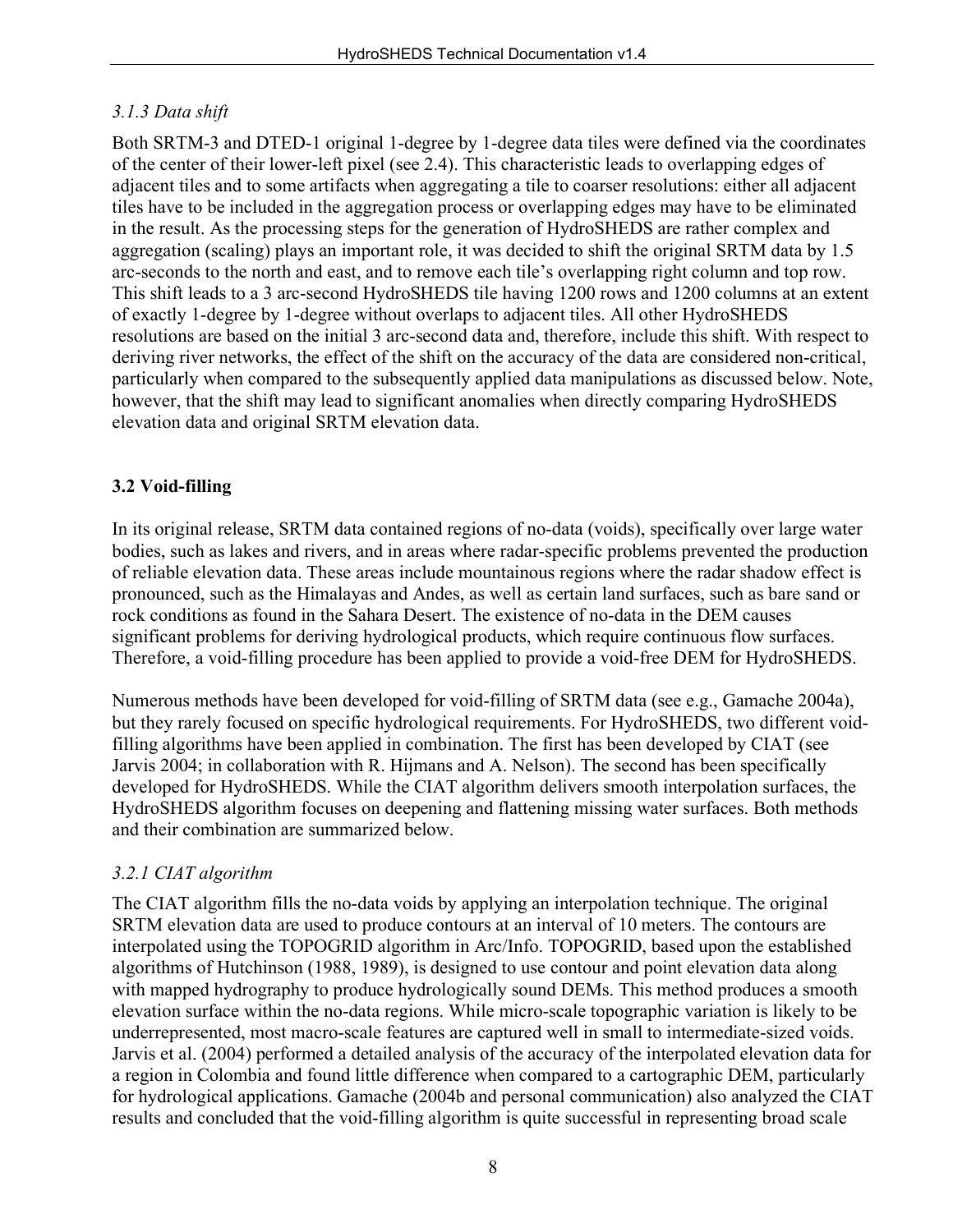patterns in topography. For the production of HydroSHEDS, Version 2 of the CIAT void-filled SRTM data was used (CIAT 2004).

### *3.2.2 HydroSHEDS algorithm*

The HydroSHEDS algorithm fills the no-data voids by means of an iterative neighborhood analysis. The first step fills the outermost pixel-rim of a no-data void using a combination of a 3x3 minimum and a 5x5 mean filter (the minimum filter dominates the mean filter by a factor of 3:1). Then, the next pixel-rim is filled until the entire no-data void is processed. The no-data area is finally smoothed using a 9x9 mean filter. Particularly in the case of lakes and large river surfaces the emphasis of the minimum filter results in rather low elevation values inside the voids and a relatively flat relief as small peaks are successively filtered out.

### *3.2.3 Combination of void-filling algorithms*

The lowering effect of the HydroSHEDS algorithm for open water surfaces is desirable for hydrological applications, as it tends to force the derived flow paths to stay within river channels and lakes. In mountainous regions, however, the CIAT results are expected to better represent the general topography. To optimize results, both algorithms were combined. For each pixel the minimum value of either the CIAT or HydroSHEDS algorithm was used. If, however, the HydroSHEDS algorithm computed values more than 30 meters lower than CIAT, CIAT values minus 30 meters were used.

In some large no-data voids entire mountains are lost using either of the two filling methods. Therefore, starting at a distance of 0.03 degrees (approximately 3 km at the equator) from the rim of large voids, elevation values were inserted from GTOPO30, a global DEM at 30 arc-second (approximately 1 km at the equator) resolution (Gesch et al. 1999). To avoid cliff effects, the inserted values were disaggregated, smoothed, as well as blended in a 0.03-degree wide transition zone.

The filled voids were then merged into the initial HydroSHEDS elevation data to provide a continuous elevation surface with no void regions. The entire process was performed for each 1 degree by 1-degree tile with a 0.25-degree overlap to the eight adjacent tiles, thus ensuring seamless transitions of topography even in areas with large voids.

```
The final result of steps 3.1 and 3.2 is 
the HydroSHEDS void-filled digital elevation model (DEM) at 3 arc-second resolution.
```
### **3.3 Sink identification**

Typically, an original DEM will show a large number of sinks or depressions. These are single or multiple pixels which are entirely surrounded by higher elevation pixels. Some of these sinks are naturally occurring on the landscape, representing endorheic (inland) depressions with no outlet to the ocean. In most cases, however, the sinks are considered spurious, often caused by random and mostly small deviations in the elevation surface. These anomalies occur even in high quality DEMs and high resolutions due to DEM production methods. The spurious sinks are critical problems in hydrological applications as they interrupt continuous flow across the DEM surface. Therefore, sinks are typically removed from the DEM before deriving a river network. Standard GIS procedures have been developed to remove spurious sinks, and a common approach is to raise the elevation values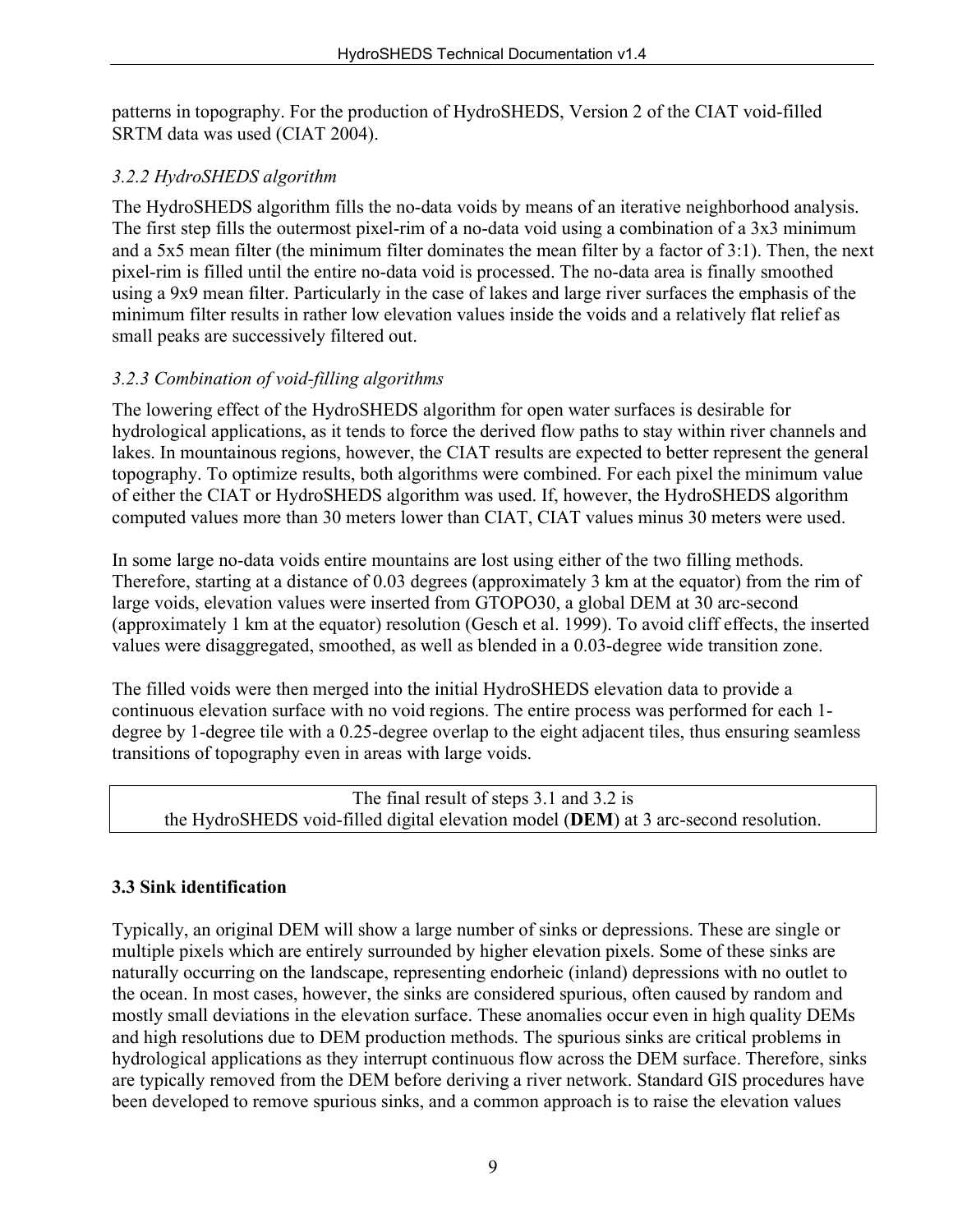within the sinks until an outflow point is encountered. Natural sinks can be forced to remain in the DEM through "seeding", e.g. by putting a no-data cell into their center.

As for HydroSHEDS, the definition of natural vs. spurious sinks has been accomplished using a GISassisted manual process. All sinks of the void-filled elevation model were identified in a standard GIS procedure, and their maximum depth and extent were calculated. Sinks deeper than 10 meters and larger than 10 km<sup>2</sup> were highlighted as 'potential' natural sinks. All regions of potential natural sinks were then inspected visually and were either seeded or rejected. The decision was based on information derived from DCW, ArcWorld, GLWD, and additional atlases and maps. For example, a mapped "salt lake" with no obvious river draining from it would be considered a strong indication for an endorheic basin. The visual inspections were performed at an on-screen zoom level displaying a single 1x1-degree tile at a time, and over 16,000 naturally occurring sinks were identified globally.

Obviously, the manual sink identification process is subjective, and in many cases the definition of natural sinks is difficult and ambiguous. Some depressions overflow periodically, following seasonal flooding cycles, others spill only occasionally. Some large, relatively dry areas may show numerous small depressions within a generally sloped surface, and flow paths are poorly developed if at all (e.g., in the Argentinean Pampas and many desert areas). These depressions may or may not overflow in a rain event. In some areas of no obvious drainage only some "structural" sinks were placed at strategic locations. They do not terminate the flow at individual depressions but at a final one to indicate the endorheic character of the region. In karstic areas, rivers may disappear in surface depressions, yet they can be closely connected to a larger basin via underground pathways. In cases of large karstic depressions, sinks were introduced, as it seemed easier for a user to later remove the sinks and restore connectivity than to introduce them from scratch. Artificial sinks, however, such as pits in surface mining areas, were rejected.

### **3.4 Hydrologic conditioning**

Besides sinks, original DEMs show a series of other characteristics, artifacts and anomalies that can cause significant problems or errors in hydrological applications. Some types of problems that are specific for the SRTM elevation model are discussed in chapter 4. The most significant characteristic is likely the fact that the elevation values of SRTM, being a radar-derived product, are influenced by vegetation cover. In areas of low relief, these deviations from the true (bare-ground) surface elevation can cause significant errors in the derived river courses and flow directions.

In order to improve the performance of a DEM for hydrological applications, a series of GIS processes and procedures exist and are routinely applied. Yet due to the individual characteristics of different DEMs and, on a global scale, due to the regional variations in the type of errors, no one method exists that addresses all possible problems. For HydroSHEDS, a sequence of hydrologic conditioning procedures has been implemented, either adapted from standard GIS functionality, newly developed, or customized. The general focus was to strike a compromise between forcing the DEM to produce correct river network topology, particularly for the largest of rivers, while preserving as much original SRTM information as possible. Note that in any case the conditioning process alters the original elevation data and may render it unusable for other applications.

The following hydrologic conditioning procedures have been applied to the HydroSHEDS elevation data: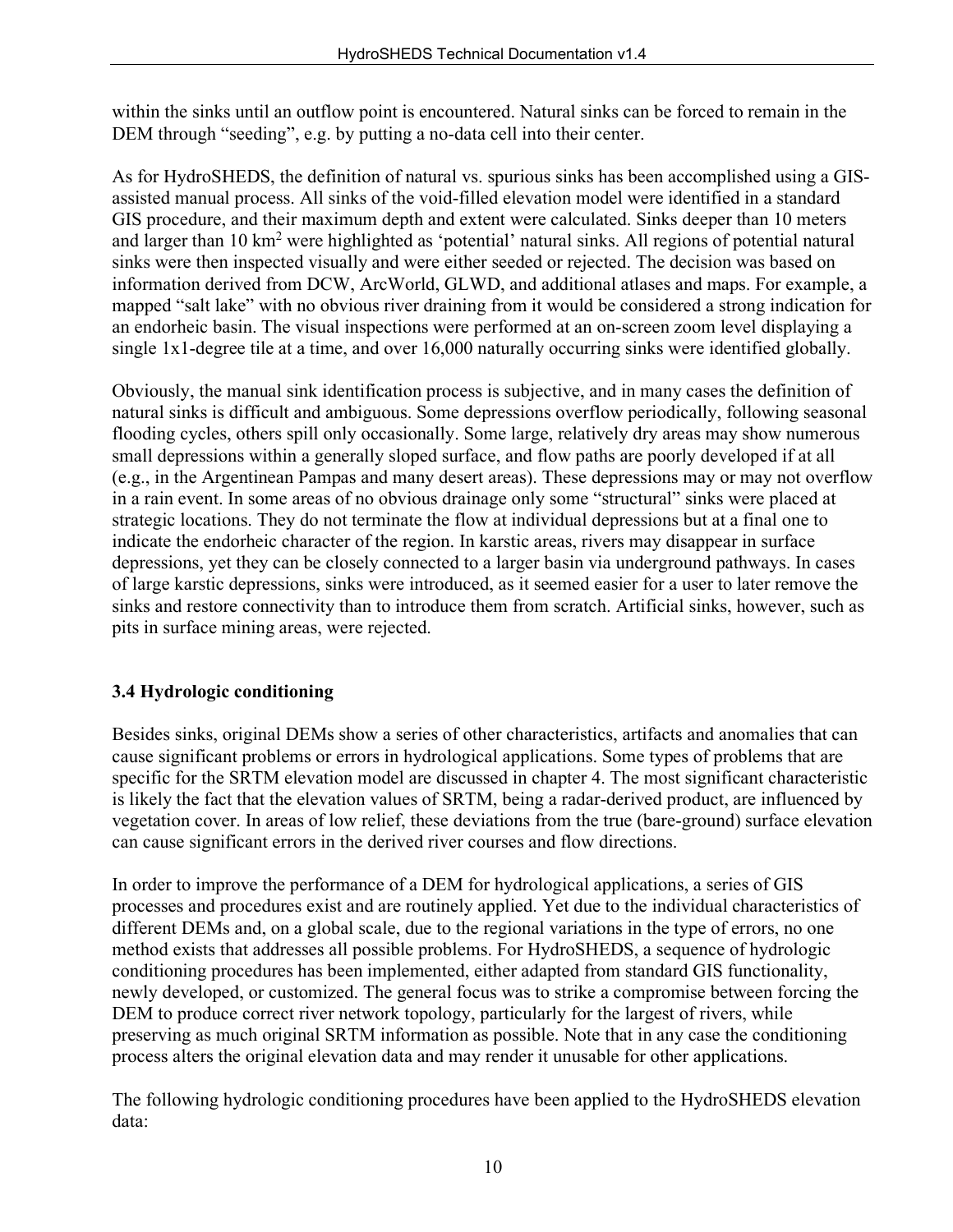### *3.4.1 Deepening of open water surfaces*

All rivers and lakes as identified in SWBD were deepened by 10 meters in order to force the derived flow to stay within these objects. As no-data voids in the original SRTM elevation data may also indicate open water surfaces (see 3.2), all void areas were lowered by 10 meters as well. The 10 meter threshold was chosen as it imposes a strong enough effect in flat areas (where the identification of river channels and lakes is particularly difficult), while producing only insignificant changes in areas with steeper slopes (where no-data voids are probably caused by radar shadow rather than open water).

#### *3.4.2 Weeding of coastal zone*

In the radar-derived elevation model, mangrove or coastal vegetation belts can form a low but continuous embankment blocking any direct outflow to the ocean. In the derived river network model, these barriers would therefore cause significant backwater effects. To reduce this effect, the coastal zone, i.e. a 0.02-degree wide buffer (approximately 2 km at the equator) along the ocean shoreline was "weeded" by reducing every random third cell by 5 meters. This subtle change, in combination with the follow-on filters (see below), forces occasional breakthroughs into the coastal mangrove/vegetation embankments.

#### *3.4.3 Stream burning*

The most extensive conditioning process in the generation of HydroSHEDS has been the so-called "stream burning" procedure. Stream burning is a frequently-used process to enforce known river courses into an elevation surface. The elevation values along the rivers, as depicted e.g. in an existing vector layer, are lowered by a certain value, thus "burning" deep gorges into the elevation surface. The burning can be extended to include a buffer around the river lines in order to shape a smoother transition between the original surface and the gorge. For HydroSHEDS, only large rivers and lakes were burned into the elevation surface in order to avoid excessive alterations of the SRTM surface. All perennial and intermittent rivers and lakes of ArcWorld, as well as all rivers and lakes of GLWD were used, while the higher resolution but unclassified DCW data was omitted. Since the accuracy of the existing global maps is unknown, attempts were made to minimize the impact of these datasets on the SRTM surface data. After multiple tests, the burning depth for rivers was set to 12 meters, with a buffer of 0.005 degrees (approximately 500 meters at the equator) around the river courses. The burning depth was reduced, in a stepwise manner, from 12 meters at the center to 2 meters at the edge of the buffer. Lakes were burned with a depth of 14 meters and a buffer distance of 0.0025 degrees. The parameter setting aimed for a noticeable forcing of the main rivers in flat areas, where otherwise the correct delineation of rivers is difficult. In steep regions, the small burning depth results in relatively insignificant changes of the elevation surface, hence the SRTM data remain the dominant information for deriving drainage directions.

#### *3.4.4 Filtering*

The entire elevation surface was then filtered by applying a directional 3x3 neighborhood analysis. The elevation values of all possible straight and obtuse angle flow paths in a 3x3 kernel were averaged and the minimum value was assigned to the center cell. This filter aims to remove remaining spikes and wells while preserving and enforcing linear river courses and valley bottoms. In particular, single pixels that can block a continuous flow path are removed by this approach.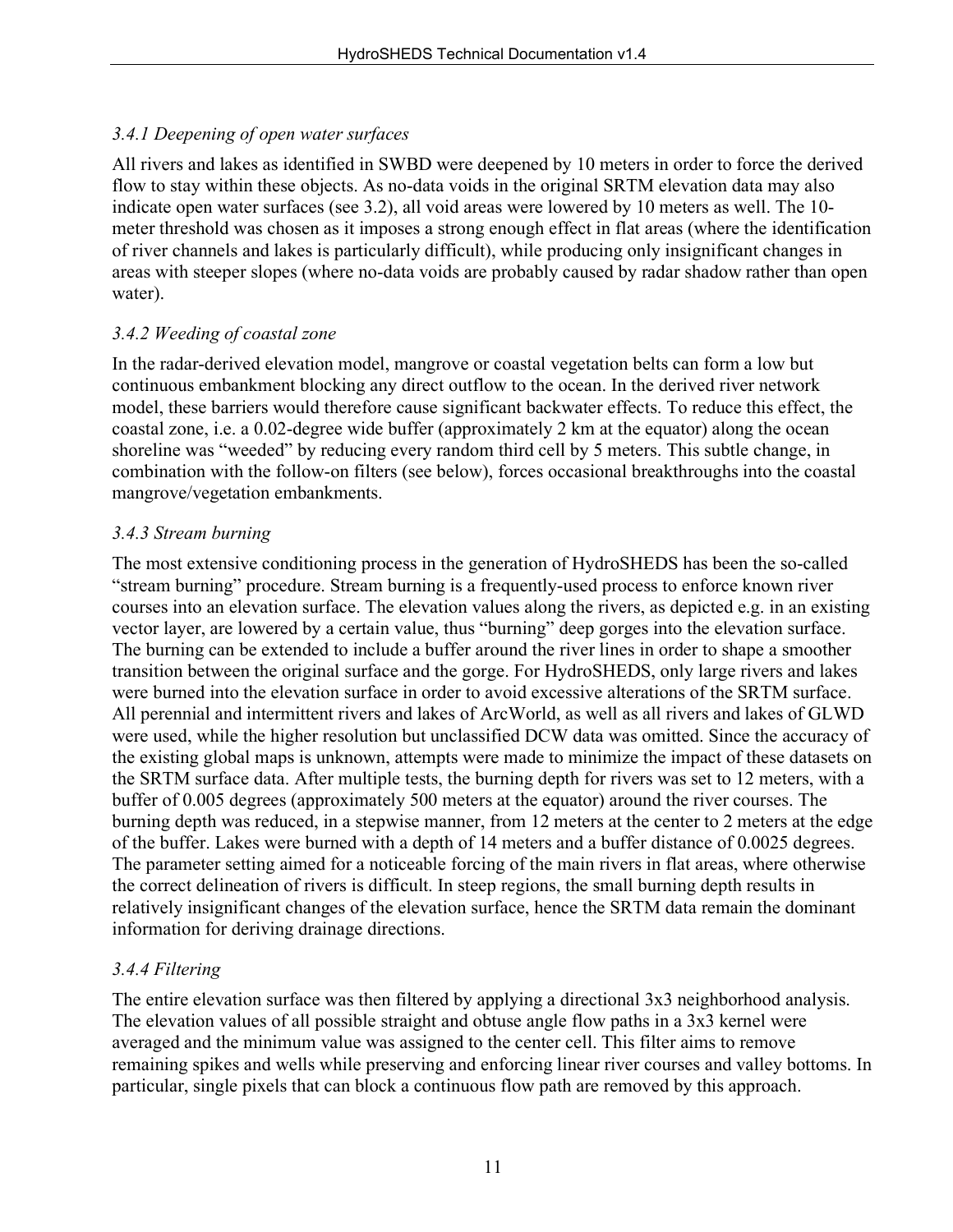### *3.4.5 Molding of valley courses*

Next, valley courses were depicted through a neighborhood terrain analysis and were deepened by 3 meters. The valleys were identified through a 5x5 kernel median analysis combined with a gridthinning algorithm to detect linear features. This procedure of valley "molding" has been specifically developed to improve river delineations in tropical lowland areas by removing small obstacles in shallow valleys. Due to the small deepening of 3 meters, no significant changes occur in areas with stronger relief.

## *3.4.6 Sink filling*

In a standard process, all spurious sinks in the elevation surface were filled. Natural sinks were seeded in order to exclude them from removal (see 3.3 for more details).

#### *3.4.7 Carving through barriers*

After sink filling, a river map was produced from the conditioned elevation surface. All main river courses, defined as rivers with an upstream catchment area of more than 1000 cells (approximately 8  $km<sup>2</sup>$  at the equator), were depicted. The main rivers were then projected onto the initial HydroSHEDS elevation model, and all elevation rises along the rivers when moving downstream were identified. These rising reaches in the original elevation surface, which have obviously been removed through filtering or sink-filling in the conditioning process, may represent dams, bridges, embankments of any kind, or narrow gorges that block the flow path. In many of these cases, the sink-filling effect (i.e., the lifting and implicit flattening of the dammed area) may not be desirable as any existing relief information within the filled area is lost. To minimize this effect, a second conditioning iteration was performed: first, all rising reaches along the main river courses were leveled out in the initial elevation data by appropriately lowering their respective heights, thus effectively "carving" through the barriers. After this process, all other conditioning steps (3.4.1 to 3.4.6) were repeated.

During the entire conditioning process, hard- and software limitations were reached due to the large size of the global dataset at 3 arc-second resolution. All steps have therefore been performed on a tile-by-tile basis using a default tiling of 5-degrees by 5-degrees. In order to avoid edge effects, appropriate overlaps to the adjacent tiles were added. In particular the sink-filling algorithm proved highly susceptible to tile sizes and edge effects and had to be implemented in an iterative approach. The processing was performed with an overlap of up to 5 degrees (approximately 500 km at the equator) to adjacent tiles to ensure seamless results without any edge effects.

### **3.5 Manual corrections**

The result of section 3.4 is a hydrologically conditioned elevation surface at 3 arc-second resolution. From this elevation surface, a new river network was derived and used for error checking. Because computation of the river network at 3 arc-second resolution is very time intensive, the data were first upscaled to 15 arc-second resolution (approximately 500 meters at the equator; for the upscaling method see 3.6 below). The derived river network was then compared visually to the rivers of DCW, ArcWorld, and various atlases and paper maps.

Errors occurred particularly in flat areas with varying vegetation cover (see also chapter 4), such as floodplains and coastal zones. If the actual rivers could be visually detected in the raw elevation data, their courses were traced or adopted from the existing DCW river layer. These rivers were then added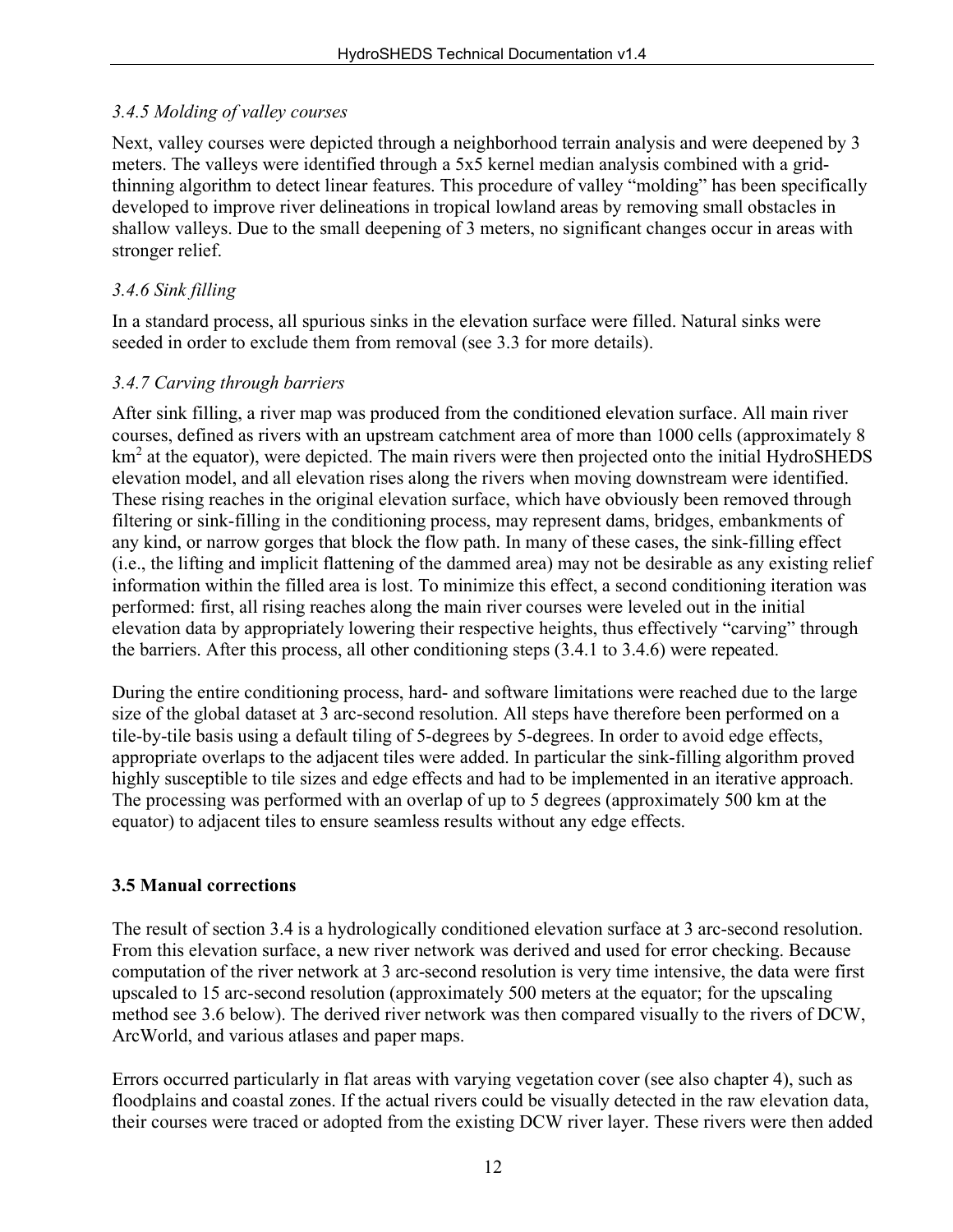to the stream layer used in the river burning procedure of 3.4. In some areas, the given elevation values significantly misrepresented the actual flow conditions (e.g., blocked flow paths due to narrow gorges, or inadequate filling of the no-data voids of the original data). In these cases, the burning depth was individually adjusted. Some other topological problems (e.g., diversions into canals or multiple spillways of reservoirs) were treated in a similar manner through introduction and adjustment of main flow paths. Actual flow channels of braided rivers and large river deltas could not be topologically resolved due to the constraint of allowing only one drainage direction per cell (the applied D8 algorithm, see section 5.3, does not allow for river bifurcations). These zones have only been modified, if necessary, to represent the main channel properly.

After detecting the errors and preparing the corresponding correction data, all steps described in section 3.4 were repeated. In some areas, several iterations of manual corrections were performed. As with the sink identification process, the manual correction process is highly subjective. The visual inspections were performed at an on-screen zoom level displaying a single 1x1-degree tile at a time, and corrections were applied at more than 100,000 locations globally.

> The final results of steps 3.4 and 3.5 are (1) the HydroSHEDS hydrologically conditioned elevation model (**CON**), and (2) the HydroSHEDS drainage direction map (**DIR**) at 3 arc-second resolution.

### **3.6 Upscaling**

All procedures described in sections 3.1 to 3.5 were performed at 3 arc-second resolution. Yet for many applications, in particular continental or global assessments, coarser resolutions are desirable as they may significantly reduce calculation times while providing acceptable accuracy. HydroSHEDS therefore delivers various resolutions, from 3 arc-seconds to 6 arc-minutes. All coarser resolutions are derived from the 3 arc-second drainage direction data through a newly developed upscaling method.

Upscaling drainage directions is not a straightforward process, as typical aggregation methods, such as averaging of neighborhood kernels, are not appropriate for directional values. A frequently applied upscaling method is to first upscale the elevation data, and then derive a new drainage direction map from this coarser DEM. This method is generally fast and easy to perform, but it often delivers lowquality results with respect to river network topology, due to the loss of significant information in the aggregation process. An alternative option is to first derive the river network at high resolution, and then to upscale this network. This option preserves the network information, which is most important for hydrological applications. However, it requires complex procedures, which are difficult to realize at a global scale and for the desired high resolutions. As a compromise, a combined method has been developed and applied to create upscaled HydroSHEDS drainage directions. The main steps in the upscaling process from 3 arc-seconds to 15 or 30 arc-seconds were as follows:

- 1. The void-filled DEM was upscaled from the original 3 arc-second to the desired resolution. For this process, an algorithm was applied that calculates both the mean and minimum value found within the aggregation kernel and then takes the average. The minimum value is included in the calculation to emphasize valleys. Natural sinks were preserved in the upscaling process.
- 2. A network of main rivers was calculated at 3 arc-second resolution. Main rivers were defined as those having an upstream catchment area of more than  $1000$  cells (approximately  $8 \text{ km}^2$  at the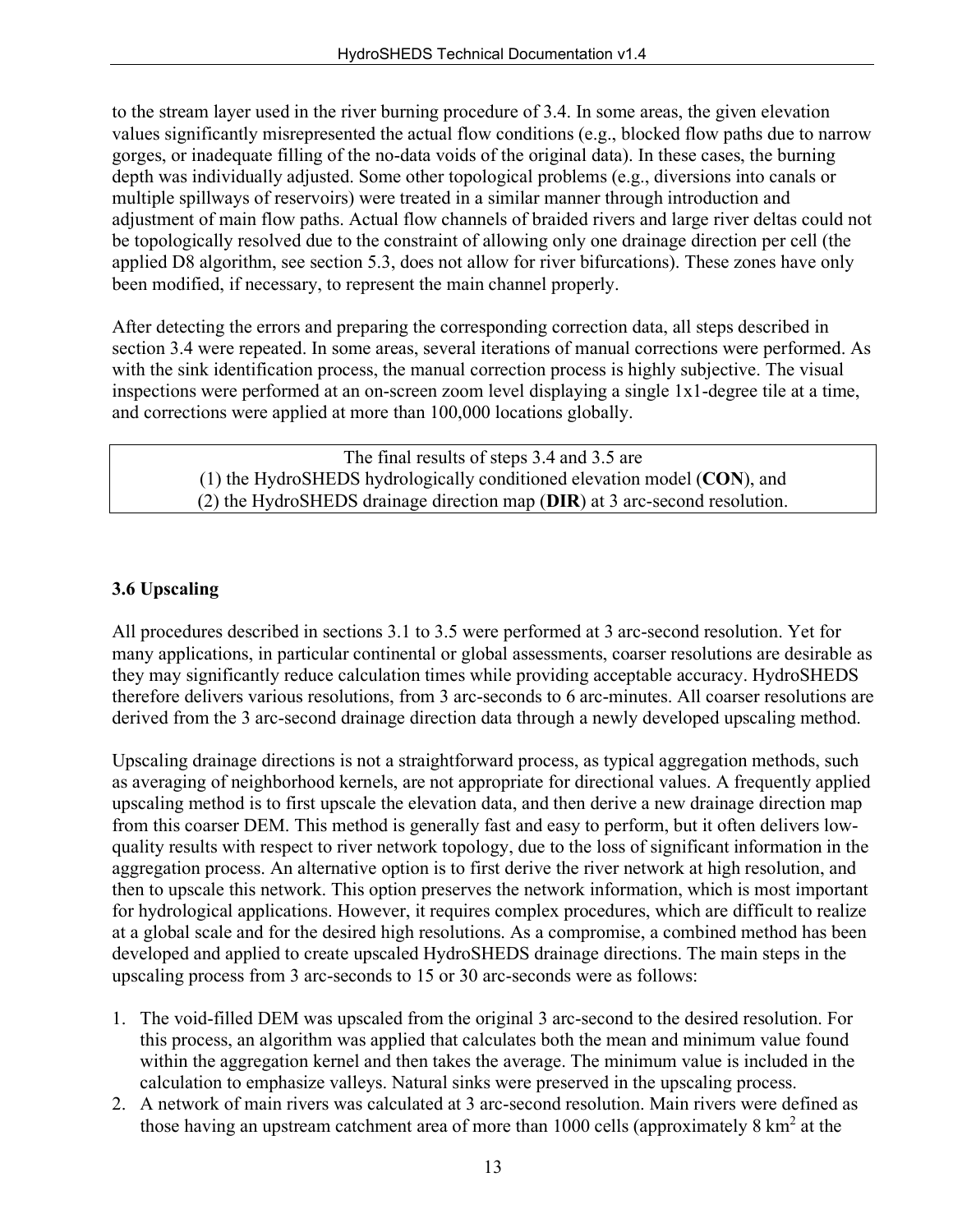equator). The river network was derived for 5x5-degree tiles with a one-degree overlap to adjacent tiles to avoid edge effects.

- 3. The main rivers were then burned into the upscaled elevation surface. The burning depth was defined as the sum of a constant (500 meters) and a value dependent on the size of the respective river reach (0-400 meters, proportional to the logarithm of upstream cells). The large and riversize-dependent burning depths assured that the river channels were preserved in the new elevation surface, and that larger rivers gain priority over smaller ones. No buffering was applied.
- 4. Spurious sinks were filled in the upscaled and burned elevation surface, and finally new drainage directions were calculated. Note that due to the strong burning, the elevation surface does not represent natural conditions anymore. It is appropriate only for deriving drainage directions. To avoid confusion with true DEMs, the upscaled elevation surface is not offered as a standard HydroSHEDS product.
- 5. To upscale to the even coarser resolution of 5 and 6 arc-minutes, a similar approach was used but with modified burning thresholds.

The described upscaling process delivered a new drainage direction map (DIR) from which a new river network can be derived. Due to the applied stream burning, all main rivers (as defined in the upscaling process) are preserved and are in good alignment with the original river network. Only if two close-by rivers drain through the same or adjacent upscaled cell, they may be incorrectly merged into one flow channel. Smaller rivers, for which no burning occurs, are based solely on the upscaled elevation surface. Their location may thus differ from the river network at 3 arc-second resolution.

The final results of step 3.6 are upscaled HydroSHEDS drainage direction maps (**DIR**) at resolutions of 15 arc-seconds and 30 arc-seconds. Also, 5 and 6 arc-minute products have been produced.

#### **3.7 Extension to Arctic regions above 60 degrees northern latitude using HYDRO1k**

For version 1 of HydroSHEDS, arctic regions above 60° northern latitude were processed using the DEM of HYDRO1k in its resampled version at 15 arc-second resolution (see section 2.7 above). Given the coarser resolution, no products at 3 arc-second resolution were produced. The DEM was merged with the SRTM DEM using blending ('feathering') techniques to ensure a smooth transition at 60°N. Some manual corrections were applied to improve the precision of larger rivers. The 15 arcsecond DEM was then sink-filled and converted into a flow direction map. The resulting drainage direction map at 15 arc-second resolution was subsequently upscaled into 30 arc-second and 5 and 6 arc-minute resolutions using similar steps as outlined in section 3.6 above.

### **3.8 Derived products**

Ancillary HydroSHEDS products were derived from the individual drainage direction maps at their respective resolutions. These products include flow accumulations, flow distances, river networks, and watershed boundaries. A list of available HydroSHEDS datasets is provided in chapter 5.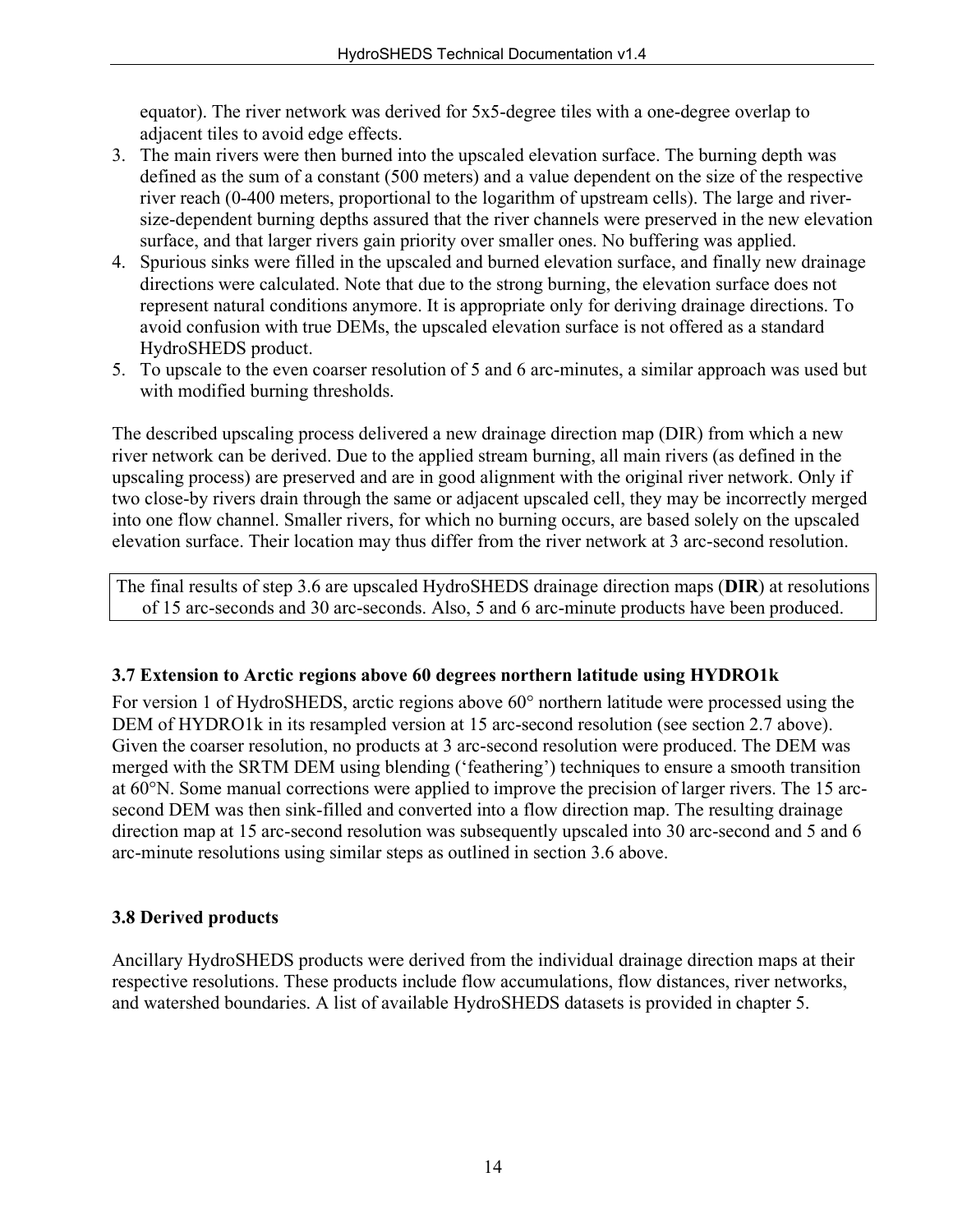## **4. Quality assessment**

With all digital geospatial datasets, users must be aware of certain characteristics of the data, such as resolution, accuracy, method of production, and resulting artifacts, in order to be able to judge their suitability for a specific application. A characteristic that renders the data unsuitable for one application may not be a limiting factor in a different application (NASA/JPL 2005).

While no systematic and comprehensive global data quality assessment of the HydroSHEDS version 1 data products has been performed, a multitude of regional comparisons against other hydrographic datasets support the following conclusions:

- At the time of creating HydroSHEDS, it showed significantly better accuracy than previous river network representations derived from elevation data. In particular, due to the superior quality of the underpinning SRTM elevation model, HydroSHEDS represents a clear improvement over HYDRO1k, a widely used global hydrographic dataset at 1-km resolution (USGS 2000).
- HydroSHEDS tends to show better accuracy than the 1:1 million DCW (VMAP-0) mapping product. However, the accuracy of both datasets varies by location. In some regions where HydroSHEDS is particularly susceptible to errors, such as vegetated floodplains, the quality of DCW can be superior to HydroSHEDS.
- As a global product, HydroSHEDS does not reach the accuracy of high-resolution local river networks (e.g. those depicted on national 1:50,000 hydrographic maps).

Typically, river network products derived from digital elevation surfaces are susceptible to various errors, foremost in flat regions without well-defined relief. Additionally, the quality of HydroSHEDS depends on the characteristics of the SRTM-based elevation model. Being a radar product, SRTM elevation values are influenced by vegetation and other surface effects, such as roughness, wetness, low backscatter signals at open water surfaces and radar shadow (Freeman 1996). For these reasons, known regions prone to errors in HydroSHEDS include:

- Areas with varying vegetation cover and low-relief topography, e.g., large river floodplains. The radar signal is, at least partly, reflected from atop and within the vegetation cover and the returned signal is a complex mix of land surface elevation and vegetation height.
- Low-relief coastal areas, in part due to the barrier effect of mangroves.
- Other areas of low or not well-defined relief, including lake surfaces.
- Large-scale clearings in the vegetation cover of low-relief areas, such as caused by roads. The lack of vegetation can cause artificial depressions in the elevation surface which then may be confused with river valleys.
- Rivers less than 90 m wide enclosed by riparian vegetation. The vegetation effect can cause the river channel to appear slightly elevated.
- Braided rivers and deltas. The use of the D8 single flow direction algorithm does not allow for depiction of river bifurcations.
- Narrow gorges. If a gorge is less than 90 m wide, it can appear closed on the elevation surface.
- Inland sinks, depressions, and karst features such as sinkholes. The hydrologic connections are often ambiguous or temporary in nature. In karst areas, flow paths are not necessarily terminated at sinks due to possible underground connectivity. Artificial depressions like large-scale mining pits may or may not have flow bypasses.
- Elevated "barriers" in the elevation surface that in reality have no effect on flow connectivity (e.g., bridges, high-density housing areas).
- Areas of no-data voids in the original SRTM data. Generally, the larger the void, the more prone it is to uncertainty and errors (see 3.2).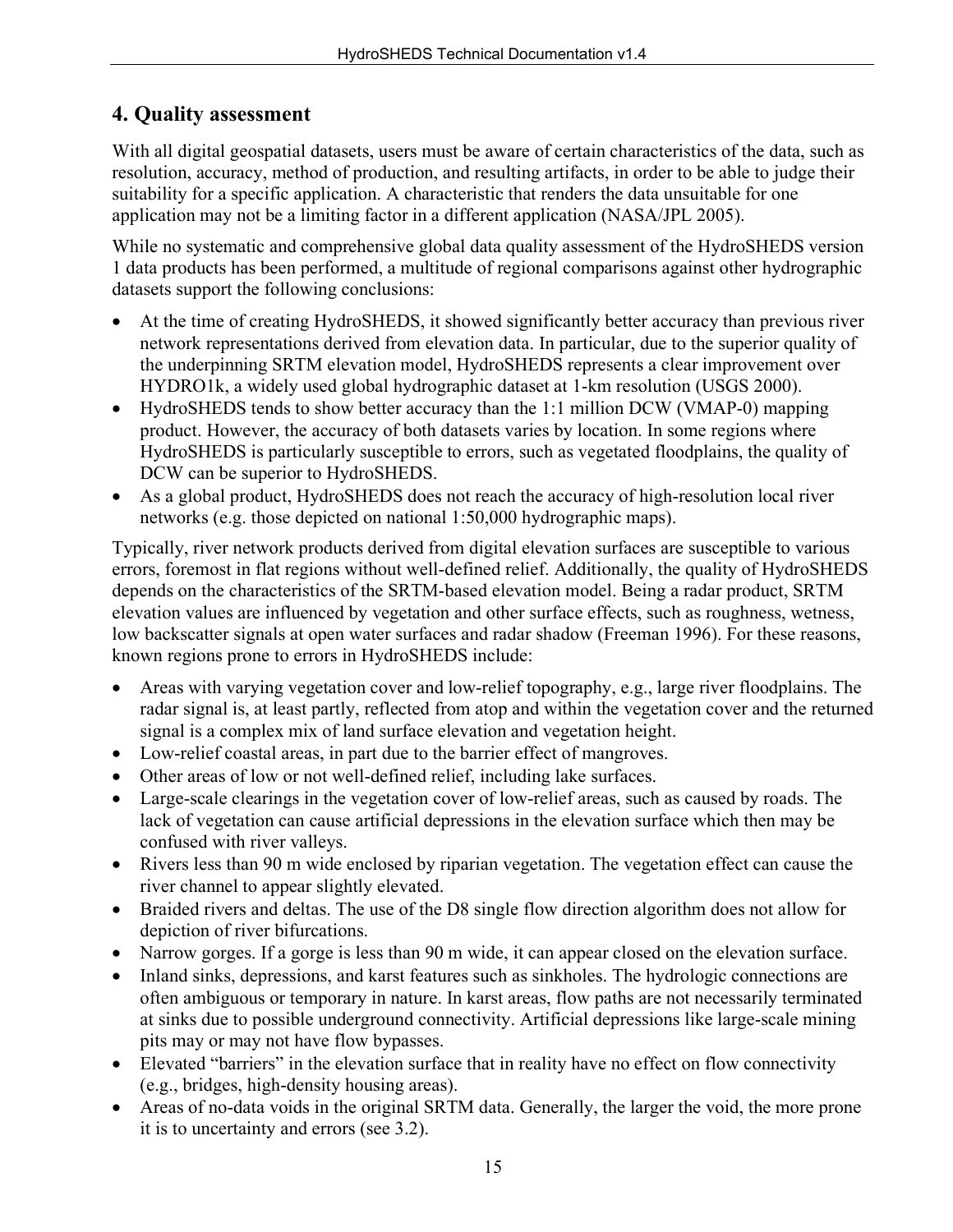## **5. Data layers and availability**

The HydroSHEDS database provides a suite of raster and vector datasets, covering many of the common derivative products used in hydrological analyses. The HydroSHEDS data layers exist for all landmasses of the globe from 56° South to 84° North (i.e., excluding Antarctica). **Versions 1.0 and 1.1 of the data have the same content, but are offered in different formats and with some additional layers in version 1.1.** The data are prepared in seamless mode (no edge effects) and are provided as global or regional maps, or in 5x5 degree (version 1.0) or 10x10 degree (version 1.1) tile coverage.

HydroSHEDS data have been produced in stages as follows:

| Continent/region (56 $\degree$ South to 60 $\degree$ North)                                  | <b>Completed</b> |
|----------------------------------------------------------------------------------------------|------------------|
| South America                                                                                | May 2006         |
| Central America (Mexico and Caribbean)                                                       | March 2007       |
| Asia                                                                                         | March 2007       |
| Africa                                                                                       | October 2007     |
| Australasia                                                                                  | March 2008       |
| Europe and Middle East                                                                       | October 2008     |
| North America (USA and Canada)<br>January 2009                                               |                  |
| Regions north of 60°N (only available in version 1.1 and at $\geq$ 15 arc-second resolution) |                  |
| Arctic (northern Canada)                                                                     | December 2015    |
| Scandinavia and Iceland                                                                      | December 2015    |
| Siberia                                                                                      | December 2015    |
| Greenland                                                                                    | December 2015    |

HydroSHEDS provides a series of gridded datasets at 3 arc-second, 15 arc-second, 30 arc-second, and 5 and 6 arc-minute resolutions, including elevation surfaces, drainage directions, and flow accumulations. River networks and watershed boundaries have been produced as stand-alone products in version 1.0 of HydroSHEDS. These were succeeded in version 1.1 by the HydroBASINS, HydroRIVERS, and HydroATLAS products (see [https://www.hydrosheds.org](https://www.hydrosheds.org/) for more information).

**Note: the HydroSHEDS suite of data layers is continuously expanded with new developments. Therefore, please refer to the announcements on the HydroSHEDS website for possible updates and further information [\(https://www.hydrosheds.org\)](https://www.hydrosheds.org/).** 

At the time of this document, the following data layers and resolutions were available:

#### **5.1 Void-filled digital elevation model**

| Name signature        | DEM                                                                  |
|-----------------------|----------------------------------------------------------------------|
| Data format           | Raster                                                               |
| Values                | Elevation in meters (referenced to WGS84 EGM96 geoid)                |
| Projection            | Geographic (latitude/longitude) referenced to WGS84 horizontal datum |
| Available resolutions | 3 arc-second, 15 arc-second, 30 arc-second                           |

The elevation layers distributed with HydroSHEDS are based on a combination of the original SRTM-3 and DTED-1 elevation models of SRTM (for further specifications see sections 2.1 to 2.4 and 3.1). No-data voids have been filled using interpolation algorithms, and the data have been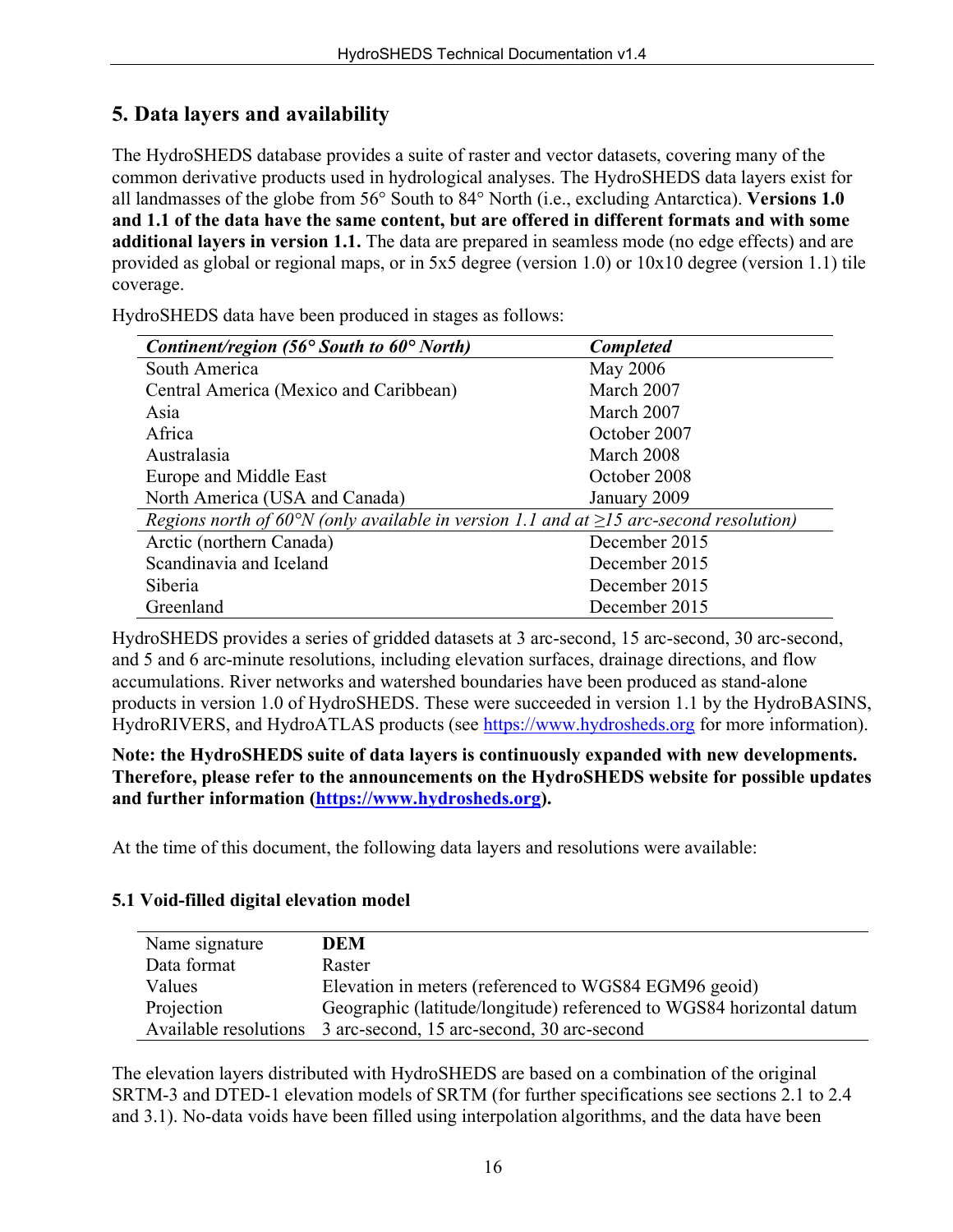clipped at the ocean shoreline. Resolutions other than 3 arc-seconds have been derived through aggregation (averaging): each upscaled data pixel is generated by averaging the corresponding neighborhood kernel of the 3 arc-second data. Note that for technical reasons HydroSHEDS elevation data show a consistent shift of 1.5 arc-seconds to the north and east as compared to original SRTM data (see section 3.1.3 for details).

The underpinning SRTM elevation data have been provided in geographic projection (latitude/longitude) referenced to the WGS84 horizontal datum and EGM96 vertical datum. Note that most global positioning systems use the WGS84 vertical datum as default. This difference in vertical datums may result in absolute elevation differences between +106 m and -86 m. For precise comparison of GPS elevation data with SRTM elevation data, conversion of the vertical datum should be considered beforehand.

#### **5.2 Hydrologically conditioned elevation**

| Name signature                     | <b>CON</b>                                                           |
|------------------------------------|----------------------------------------------------------------------|
| Data format                        | Raster                                                               |
| Values                             | Elevation in meters (referenced to WGS84 EGM96 geoid)                |
| Projection                         | Geographic (latitude/longitude) referenced to WGS84 horizontal datum |
| Available resolutions 3 arc-second |                                                                      |

The hydrologically conditioned elevation layers distributed with HydroSHEDS are the result of an iterative conditioning and correction process described in detail in section 3. For the specifics of the underlying digital elevation model see 5.1. Note that the conditioning process altered the original DEM and may render it incorrect for applications other than deriving drainage directions. Endorheic basins (inland sinks) have been "seeded" with a no-data cell at their lowest point in order to terminate the flow.

#### **5.3 Drainage directions**

| Name signature | DIR.                                                                                         |
|----------------|----------------------------------------------------------------------------------------------|
| Data format    | Raster                                                                                       |
| Values         | Drainage directions in ESRI format (see below)                                               |
| Projection     | Geographic (latitude/longitude) referenced to WGS84 datum                                    |
|                | Available resolutions 3 arc-second, 15 arc-second, 30 arc-second, 5 arc-minute, 6 arc-minute |

The drainage direction maps distributed with HydroSHEDS define the direction of flow from each cell in the conditioned DEM to its steepest down-slope neighbor. Values of flow direction vary from 1 to 128 (see graph on right) and follow the convention adopted by ESRI's D8 single flow direction implementation. All final outlet cells to the ocean are flagged with a value of 0. In the legacy version 1.0 of HydroSHEDS, flow direction grids have the value -1 to flag cells that represent the lowest point of an endorheic basin (i.e., inland sinks). In version 1.1 of HydroSHEDS, inland sinks also have the value 0 and a complementary mask grid exists (MSK, see 5.6 below) which differentiates all inland sink pixels from coastal sink pixels.

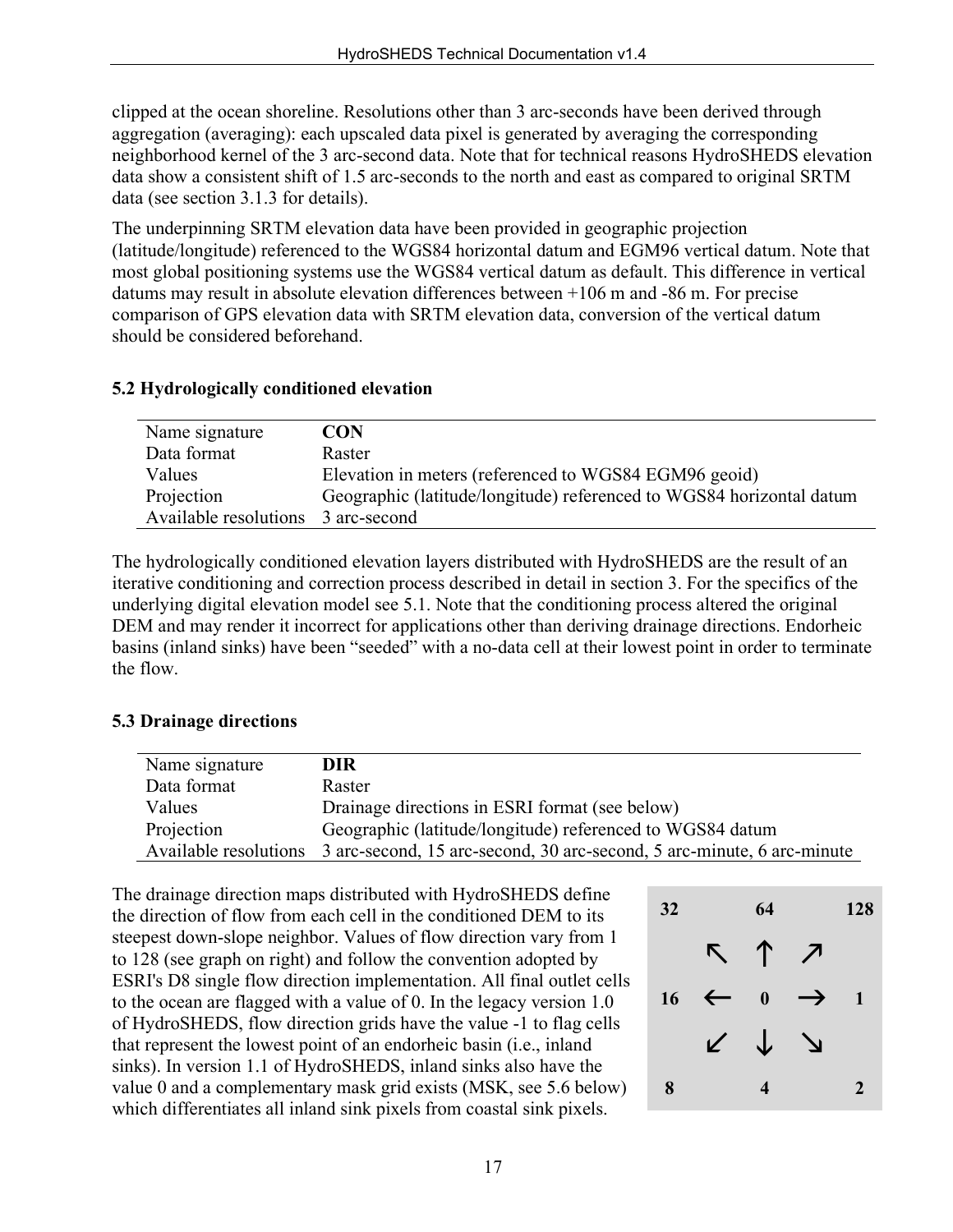| Name signature | ACC, ACA                                                         |  |
|----------------|------------------------------------------------------------------|--|
| Data format    | Raster                                                           |  |
| Values         | Flow accumulation, either in number of cells (ACC) or as         |  |
|                | upstream area in hectares (ACA)                                  |  |
| Projection     | Geographic (latitude/longitude) referenced to WGS84 datum        |  |
|                | Available resolutions 3 arc-second, 15 arc-second, 30 arc-second |  |

#### **5.4 Flow accumulation (number of cells, or upstream area)**

The flow accumulation maps distributed with HydroSHEDS define the extent of upstream area (either in number of cells or in hectares) draining into each cell. The drainage direction layer is used to define which cells flow into the target cell. The number of accumulated cells is a proxy of the upstream catchment area. However, since the cell size of the HydroSHEDS dataset depends on latitude, the cell accumulation value cannot directly be translated into drainage areas in hectares. Thus, a flow accumulation map reflecting true catchment areas (in hectares) is available that takes the the latitudinal distortions of cells into account. The cell count starts at the river's source with 1 (rather than 0), and the largest river basin reaches about 600 million hectares for the Amazon River.

#### **5.5 Flow length (upstream, or downstream)**

| Name signature | LUP, LDN                                                      |  |
|----------------|---------------------------------------------------------------|--|
| Data format    | Raster                                                        |  |
| Values         | Flow length in meters, either in upstream direction (LUP),    |  |
|                | i.e., to the furthest source of the river, or in downstream   |  |
|                | direction (LDN), i.e., to the final point of the river at the |  |
|                | ocean or at an inland sink                                    |  |
| Projection     | Geographic (latitude/longitude) referenced to WGS84 datum     |  |
|                | Available resolutions 15 arc-second, 30 arc-second            |  |

The flow length maps distributed with HydroSHEDS define the distance at every cell location either in upstream direction, i.e., to the furthest source of the river, or in downstream direction, i.e., to the final point of the river at the ocean or at an inland sink. Distances have been calculated using ESRI's flow length tool using a local cell weighting that takes latitudinal distortions of cell sized into account. Values were rounded to the nearest 10 meters and range from 0 to about 7 million meters (7,000 km) for the Nile River.

#### **5.6 Mask grids (indicator values)**

| Name signature        | <b>MSK</b>                                                             |
|-----------------------|------------------------------------------------------------------------|
| Data format           | Raster                                                                 |
| Values                | Indicator values: $1 =$ land, $2 =$ ocean sink, $3 =$ inland sink      |
| Projection            | Geographic (latitude/longitude) referenced to WGS84 datum              |
| Available resolutions | 3 arc-second, 15 arc-second, 30 arc-second, 5 arc-minute, 6 arc-minute |

The mask grids distributed with HydroSHEDS define the extent of land (vs. ocean) as well as the type of sink (ocean vs. inland). These mask grids can be used for certain analyses, such as to identify inland basins or to clip other grids to the landmask of HydroSHEDS.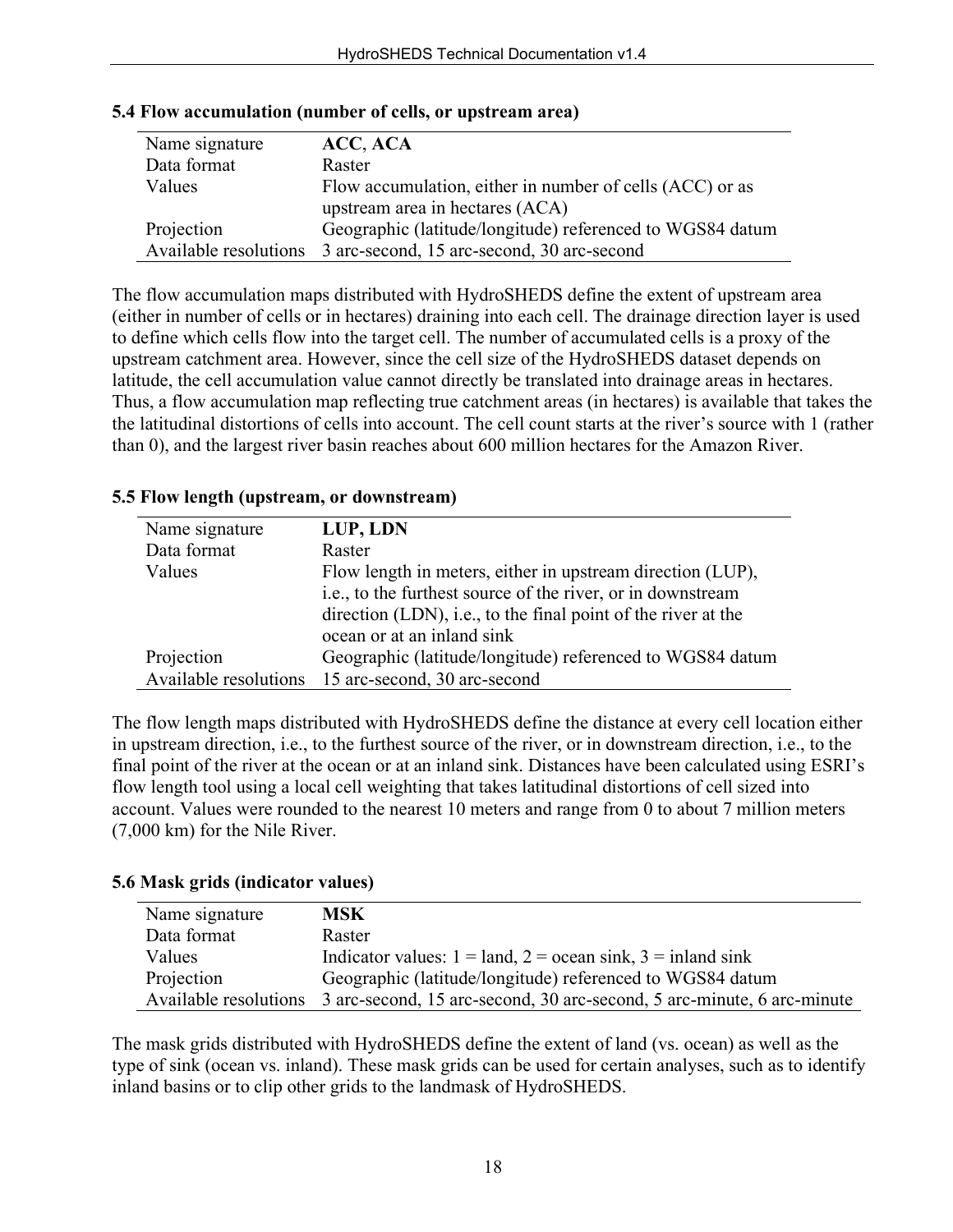| Name signature | <b>BAS</b>                                                |
|----------------|-----------------------------------------------------------|
| Data format    | Vector (polygons)                                         |
| Projection     | Geographic (latitude/longitude) referenced to WGS84 datum |
| Resolutions    | 15 arc-second, 30 arc-second                              |
|                | Polygon attributes ID (unique identifier)                 |
|                | Area skm (surface area in square kilometers)              |

#### **5.7 Drainage basins (watershed boundaries) – only available in the legacy version 1.0**

The drainage basin layers distributed with version 1.0 of HydroSHEDS show contiguous watersheds only, i.e. without further subdivisions (and their naming syntax is amended with "beta"). Version 1.1 of HydroSHEDS does not include this data layer as it was succeeded by the HydroBASINS product (see [https://www.hydrosheds.org](https://www.hydrosheds.org/) for more information).

## Name signature **RIV** Data format Vector (lines) Projection Geographic (latitude/longitude) referenced to WGS84 datum Resolutions 15 arc-second, 30 arc-second Line attributes ID (unique identifier) Up cells (max. flow accumulation of stream reach in number of cells)

#### **5.8 River network (streamlines) – only available in the legacy version 1.0**

The river network layers distributed with version 1.0 of HydroSHEDS are directly derived from the drainage direction layers. The flow accumulation layer is used for selection and attribution. Only rivers with upstream drainage areas exceeding a certain threshold were selected: for the 15 arcsecond resolution a threshold of 100 upstream cells has been used, and for the 30 arc-second resolution a threshold of 25 upstream cells has been used. The vectorized river reaches were attributed with the maximum flow accumulation (in number of cells) occurring within each river reach. Version 1.1 of HydroSHEDS does not include this data layer as it was succeeded by the HydroRIVERS product (see [https://www.hydrosheds.org](https://www.hydrosheds.org/) for more information).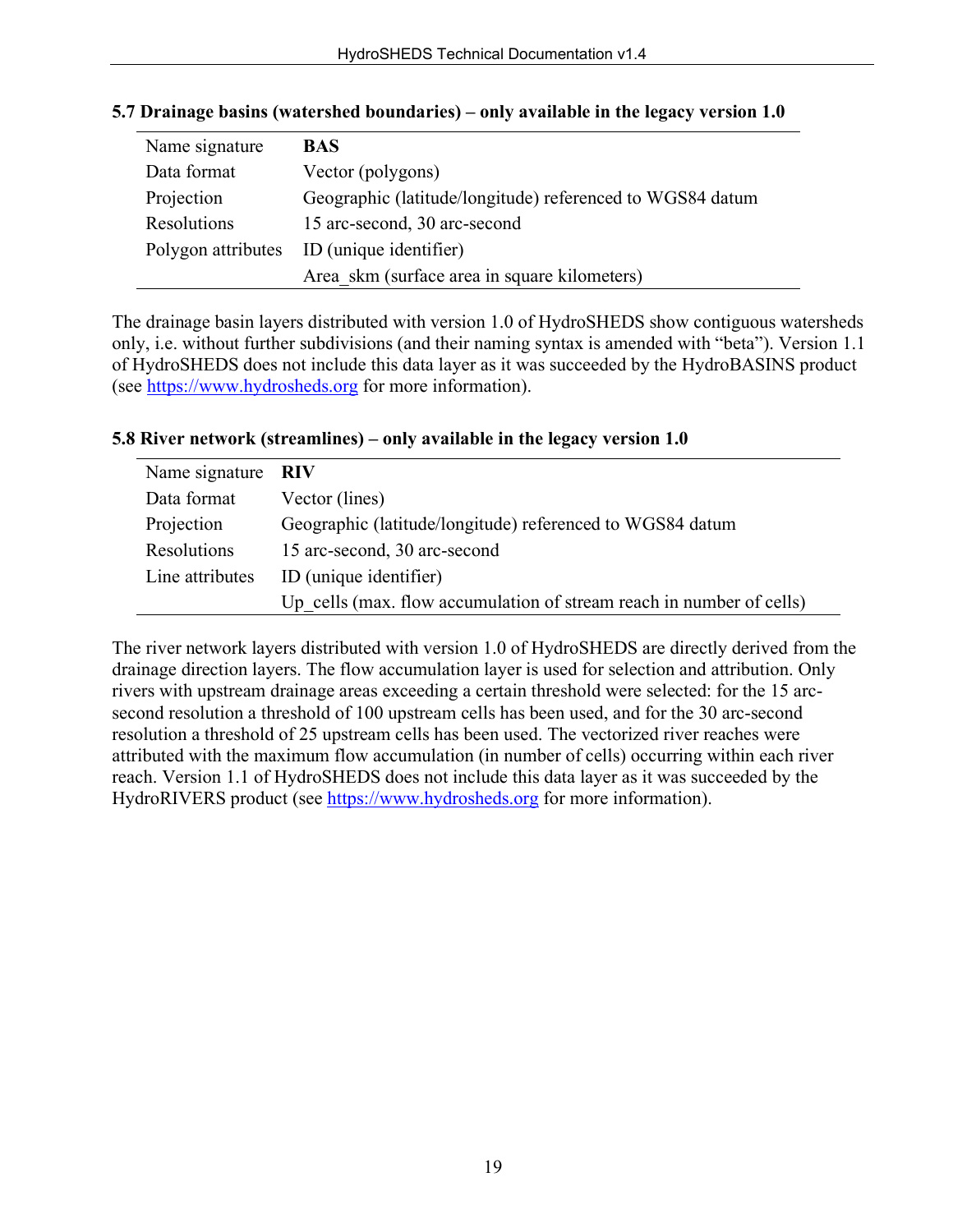## **6. Data formats and distribution**

#### **6.1 File name syntax**

HydroSHEDS provides data in various regional extents, types, and resolutions. Information about the content of each layer is provided in the file names following the general naming convention (in vervion 1.0) of "*Extent DataType Resolution*", e.g., "af dir 15s". In version 1.1, the prefix "hyd" was added, i.e., "hyd af dir 15s". For more information on each of the abbreviations see below:

### *6.1.1 Regional extent*

To facilitate electronic distribution, all raster data at 3 arc-second resolution have been divided into tiles. In version 1.0 of HydroSHEDS, the tile size is 5x5 degrees; in version 1.1 of HydroSHEDS, the tile size is 10x10 degrees. The tile names are defined by a 7-digit identifier which refers to the latitude and longitude of the lower-left (southwest) corner of the tile. For example, the coordinates of the lower-left corner of tile s10w060 are 10 degrees south latitude and 60 degrees west longitude.

The regional extent of continental and global layers is defined by a two- or three-digit identifier in the file name (see table below). Note that the extent of the regions may slightly differ between version 1.0 and 1.1 (e.g., the split between Asia and Australasia has been altered).

| <i><u><b>Identifier</b></u></i> | Region in legacy version 1.0                 | Updated region in version 1.1       |
|---------------------------------|----------------------------------------------|-------------------------------------|
| Af                              | Africa                                       | Africa                              |
| Ar                              | Arctic (northern Canada)                     | Arctic (northern Canada)            |
| As                              | Asia (excl. Siberia, incl. parts of Oceania) | Asia (excl. Siberia)                |
| Au                              | Australia (Australia and parts of Oceania)   | Australasia (Australia and Oceania) |
| Ca                              | Central America (Mexico and Caribbean)       | n.a. (included in North America)    |
| Eu                              | Europe (excl. Scandinavia) and Middle East   | Europe and Middle East              |
| Gr                              | Greenland                                    | Greenland                           |
| Na                              | North America (USA and Canada,               | North America (incl. Central        |
|                                 | excluding the Arctic)                        | America, excl. the Arctic)          |
| Sa                              | South America                                | South America                       |
| Sc                              | Scandinavia                                  | n.a. (included in Europe)           |
| Si                              | Siberia                                      | Siberia                             |
| Glo                             | n.a.                                         | Full global extent                  |

#### *6.1.2 Data type*

| <i><u><b>Identifier</b></u></i> | Type of data                                                                       |
|---------------------------------|------------------------------------------------------------------------------------|
| <b>DEM</b>                      | Digital elevation model (void-filled)                                              |
| <b>CON</b>                      | Hydrologically conditioned elevation                                               |
| <b>DIR</b>                      | Drainage directions                                                                |
| <b>ACC</b>                      | Flow accumulation (number of cells)                                                |
| <b>ACA</b>                      | Flow accumulation (upstream area in hectares)                                      |
| <b>LUP</b>                      | Flow length upstream (distance to furthest source of river in meters)              |
| <b>LDN</b>                      | Flow length downstream (distance to final point at ocean or inland sink in meters) |
| <b>MSK</b>                      | Mask grid (1 = land, 2 = ocean sink, 3 = inland sink)                              |
| <b>BAS</b>                      | Drainage basins (watershed boundaries) – only in legacy version 1.0                |
| <i>RIV</i>                      | River network (streamlines) – only in legacy version $1.0$                         |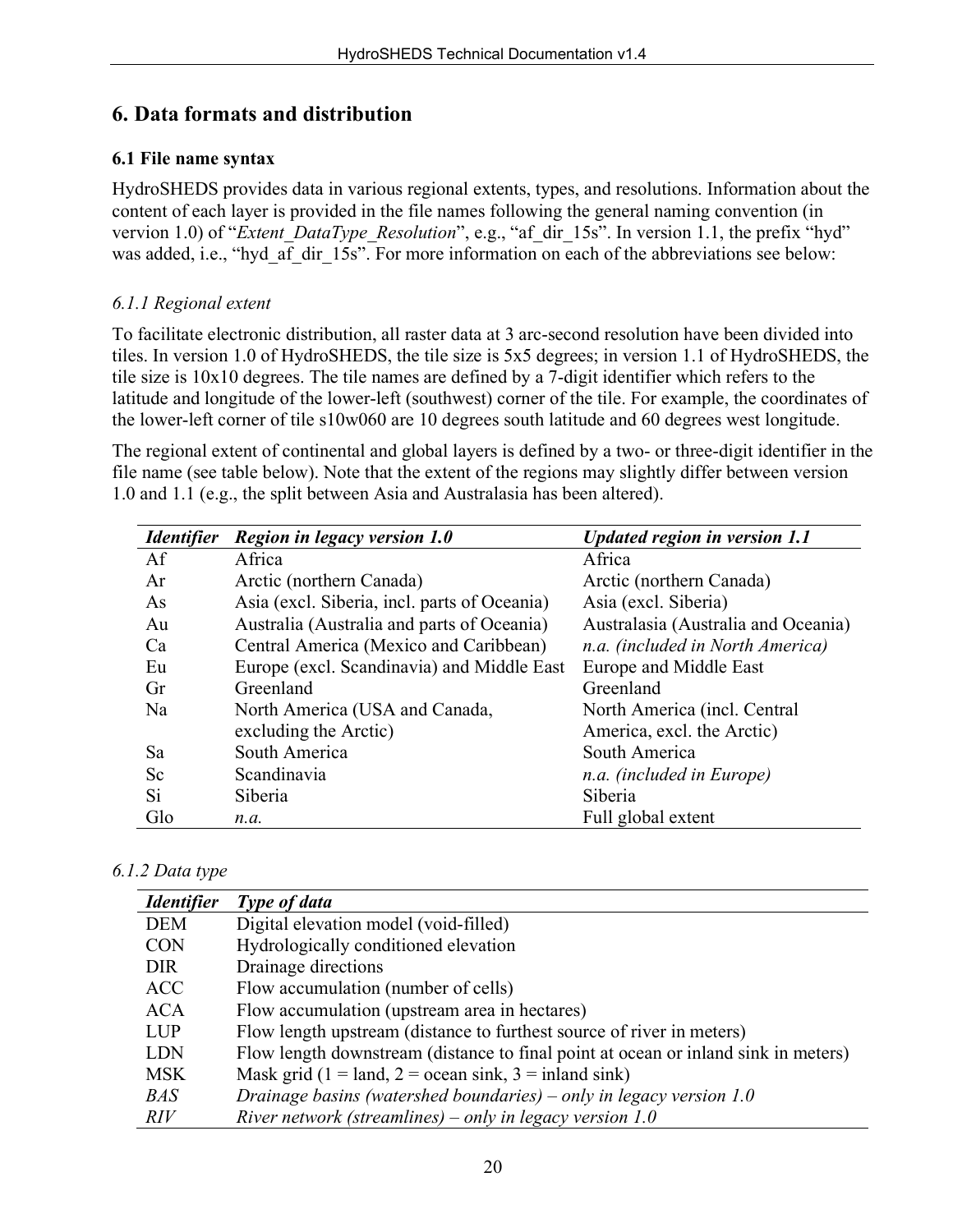| <i><u><b>Identifier</b></u></i> | in sec/min    | <i>in degrees</i>    | in meters/km                           |
|---------------------------------|---------------|----------------------|----------------------------------------|
| 3s                              | 3 arc-second  | 0.000833333333333333 | approx. $90 \text{ m}$ at the equator  |
| 15s                             | 15 arc-second | 0.00416666666666667  | approx. $500 \text{ m}$ at the equator |
| 30s                             | 30 arc-second | 0.00833333333333333  | approx. 1 km at the equator            |
| 5m                              | 5 arc-minute  | 0.08333333333333333  | approx. 10 km at the equator           |
| 6 <sub>m</sub>                  | 6 arc-minute  | 0.1                  | approx. 11 km at the equator           |

#### *6.1.3 Resolution*

Please note that all data provided in 5x5 or 10x10 degree tiles are in 3 arc-second resolution. However, the extension "3s" is omitted in order to shorten the file names.

#### **6.2 Data formats**

#### *6.2.1 Legacy version 1.0 (now obsolete)*

Version 1.0 of HydroSHEDS, which is now obsolete but still distributed as an archived legacy version, comprises two grid formats (GRID and BIL) and one vector format (Shapefile). Version 1.0 data files are available in the HydroSHEDS archive, along with their associated documentation (Technical Documentation version 1.3) which describes these data formats in more detail.

#### *6.2.2 Version 1.1*

Version 1.1 of HydroSHEDS comprises only gridded (raster) datasets. The vector layers of drainage basins (BAS) and river networks (RIV) have been succeeded by the HydroBASINS, HydroRIVERS, and HydroATLAS products (see [https://www.hydrosheds.org](https://www.hydrosheds.org/) for details). All grids are distributed in GeoTIFF format. The GeoTIFF format ensures compatibility across nearly all Geographic Information System (GIS) platforms. All raster data are in geographic (latitude/longitude) projection, referenced to datum WGS84. The pixel depth and no-data values of each data type are listed below:

| Data type  | Pixel depth (GDAL pixel type) |            |
|------------|-------------------------------|------------|
| <b>DEM</b> | 16 bit signed (int16)         | 32767      |
| <b>CON</b> | 16 bit signed (int16)         | 32767      |
| <b>DIR</b> | 8 bit unsigned (byte)         | 255        |
| ACC, ACA   | 32 bit unsigned (uint32)      | 4294967295 |
| LUP, LDN   | 32 bit unsigned (uint32)      | 4294967295 |
| <b>MSK</b> | 8 bit unsigned (byte)         | 255        |

### **6.3 Data distribution**

HydroSHEDS data are available in compressed zip file format from [https://www.hydrosheds.org.](https://www.hydrosheds.org/) [*Please note that the former data download site at the EROS Data Center of USGS at [http://hydrosheds.cr.usgs.gov](http://hydrosheds.cr.usgs.gov/) is now discontinued.*] To use the data, the zip files must first be decompressed. Each zip file includes a copy of the HydroSHEDS Technical Documentation. Below are coarse estimates of compressed zip file sizes (uncompressed files may be significantly larger).

| <b>Zipped file</b>                                             | <b>Estimated size range</b>             |
|----------------------------------------------------------------|-----------------------------------------|
| $5x5$ (version 1.0) or $10x10$ (version 1.1) degree grid tiles | 10 to 200 MB                            |
| Continental grids at 3s resolution                             | 100 MB to $>1$ GB                       |
| Continental grids at 15s/30s resolution                        | 10 to 300 MB (global up to $\sim$ 1 GB) |
| Continental vector files (version 1.0 only)                    | 10 to 100 MB                            |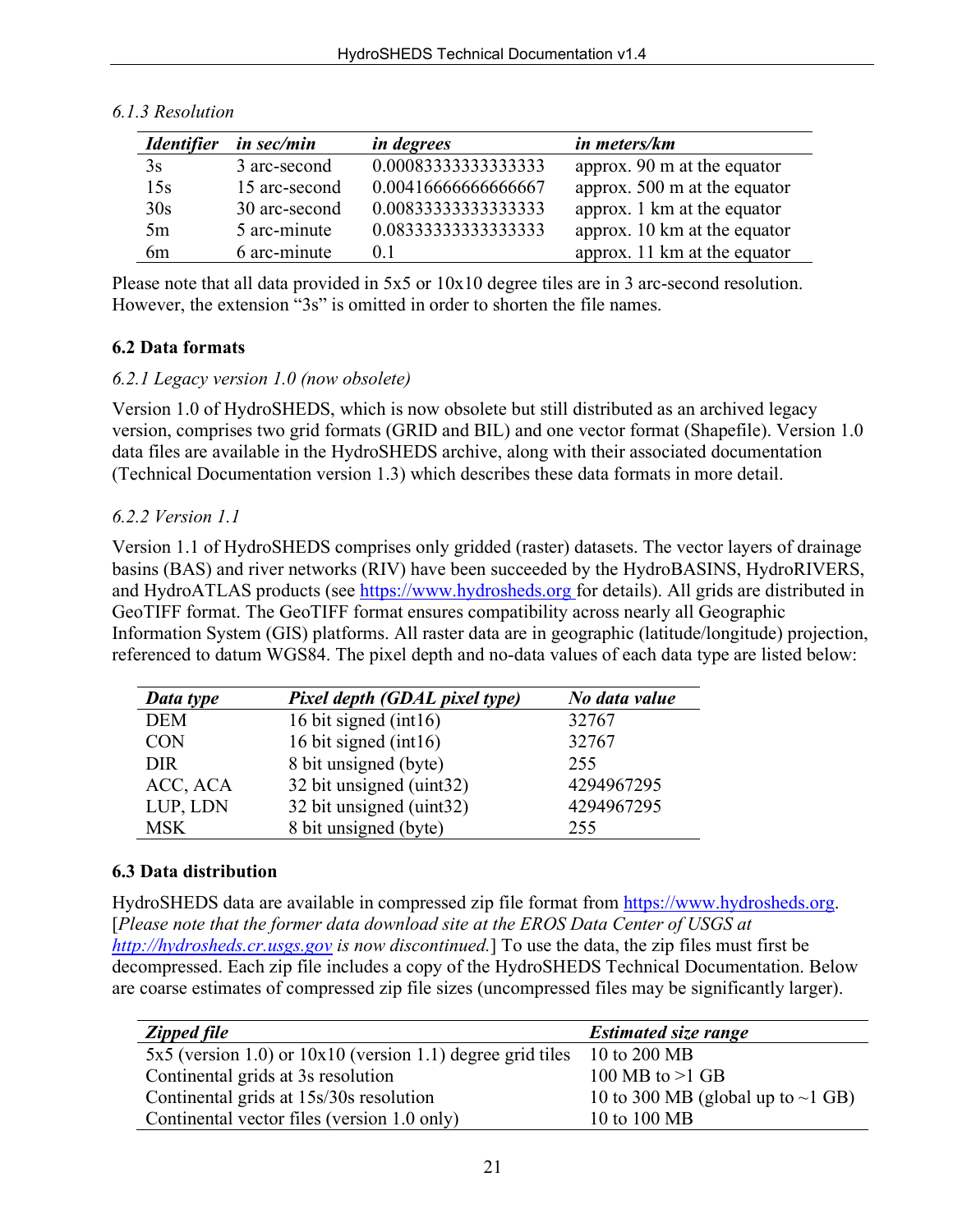## **7. Disclaimer and acknowledgement**

#### *7.1 License agreement*

All core data of HydroSHEDS version 1 (as described in this document and defined in Appendix A) are free for non-commercial and commercial use. For all regulations regarding license grants, copyright, redistribution restrictions, required attributions, disclaimer of warranty, indemnification, liability, waiver of damages, and a precise definition of licensed materials, please refer to the *License Agreement* as provided in Appendix A.

#### *7.2 Acknowledgement and citation*

We kindly ask users to cite HydroSHEDS in any published material produced using these data. If possible, online links should be provided to the HydroSHEDS website [https://www.hydrosheds.org.](https://www.hydrosheds.org/)

Scientific citations should be made as follows:

*Lehner, B., Verdin, K., Jarvis, A. (2008): New global hydrography derived from spaceborne elevation data. Eos, Transactions, 89(10): 93-94. Data available at [https://www.hydrosheds.org.](https://www.hydrosheds.org/)* 

## **8. References**

- Birkett, C.M., Mason, I.M. (1995): A new global lakes database for a remote sensing program studying climatically sensitive large lakes. Journal of Great Lakes Research 21(3): 307-318.
- CIAT International Centre for Tropical Agriculture (2004): Void-filled seamless SRTM data V2. Data available from the CGIAR-CSI SRTM 90m Database at http://srtm.csi.cgiar.org
- ESRI Environmental Systems Research Institute (1992): ArcWorld 1:3 Mio. Continental Coverage. ESRI, Redlands, CA. Data available on CD.
- ESRI Environmental Systems Research Institute (1993): Digital Chart of the World 1:1 Mio. ESRI, Redlands, CA. Data available on 4 CDs or at http://www.maproom.psu.edu/dcw/
- ESRI Environmental Systems Research Institute (1998): ESRI Shapefile Technical Description An ESRI white paper. Available at http://www.esri.com/library/whitepapers/pdfs/shapefile.pdf
- Farr, T.G., M. Kobrick (2000): Shuttle Radar Topography Mission produces a wealth of data. American Geophysical Union, Eos 81: 583-585.
- Freeman, T. (1996): What is Imaging Radar? Jet Propulsion Laboratory. Document available at http://southport.jpl.nasa.gov/desc/imagingradarv3.html
- Gamache, M. (2004a): Free and low cost datasets for international mountain cartography. Documentation for the Alpine Mapping Guild, 42 pp. Available at http://www.icc.es/workshop/abstracts/ica\_paper\_web3.pdf
- Gamache, M. (2004b): Various documents including evaluations of CIAT's void-filling methodology, available at: http://www.icc.es/workshop/presentacions/s5/1\_martin/presentation.pdf and http://www.alpinemapguild.com/ICA\_CMC2004/Gamache final web.pdf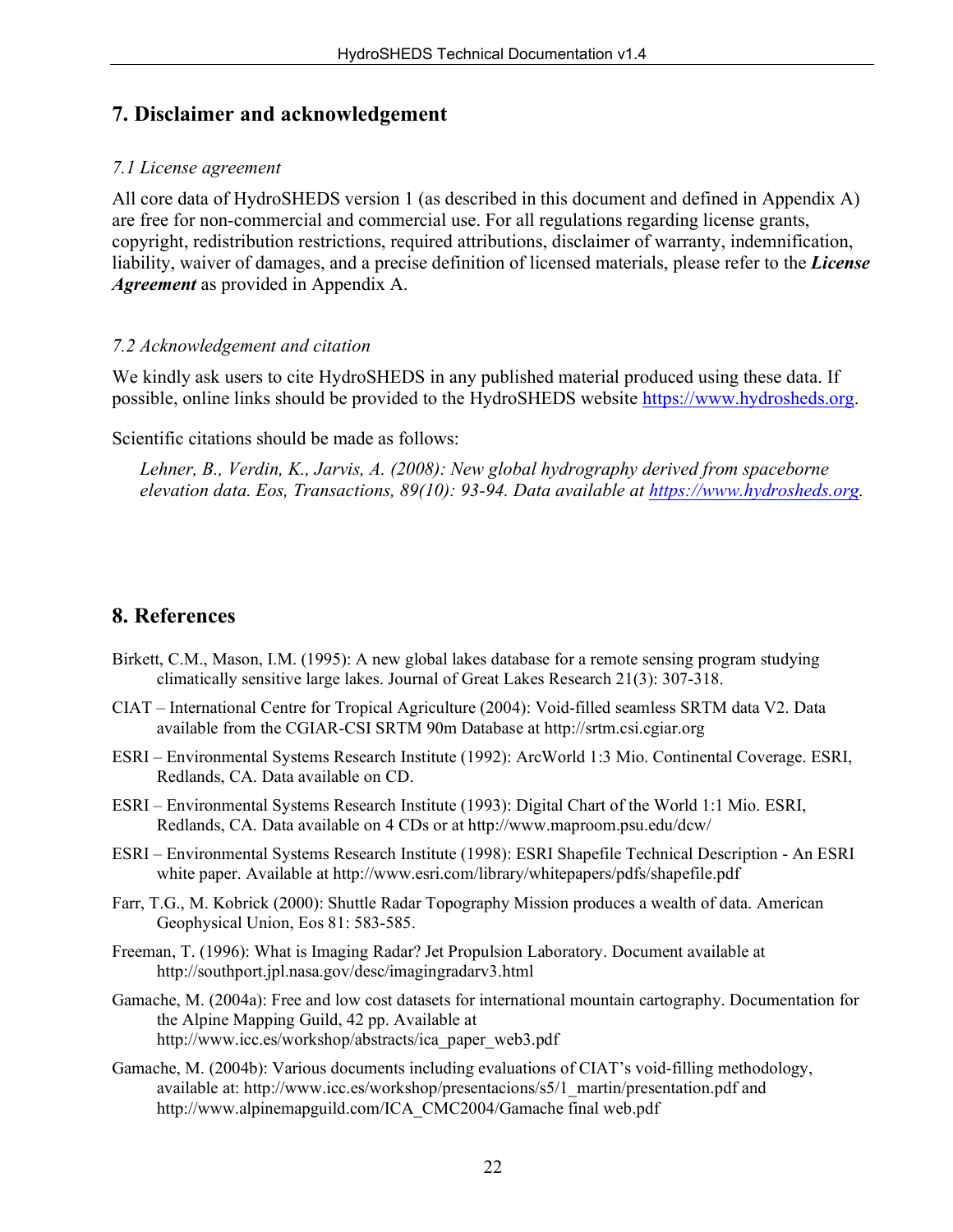- Geoscience Australia (2007): Global Map Australia 1M 2001, Drainage layer (Water courses). Geoscience Australia, Australian Government, Canberra, Australia. Available at http://www.ga.gov.au/topographicmapping/digital-topographic-data.html
- Gesch, D.B., Verdin, K.L., Greenlee, S.K. (1999): New land surface digital elevation model covers the Earth. Eos. Transactions, American Geophysical Union 80(6): 69-70.
- Hutchinson, M. (1988): Calculation of hydrologically sound digital elevation models. Third International Symposium on Spatial Data Handling, Columbus, Ohio, International Geographical Union.
- Hutchinson, M. (1989): A new procedure for gridding elevation and stream line data with automatic removal of spurious pits. Journal of Hydrology 106: 211-232.
- Jarvis, A., J. Rubiano, A. Nelson, A. Farrow, Mulligan M. (2004): Practical use of SRTM data in the tropics: comparisons with digital elevation models generated from cartographic data. Working Document no. 198. Cali, International Centre for Tropical Agriculture (CIAT): 32 pp.
- Jarvis, A. (2004): SRTM Data Processing Methodology. Available at http://srtm.csi.cgiar.org/SRTMdataProcessingMethodology.asp
- Jarvis, A., Reuter, H.I., Nelson, A., Guevara, E. (2008): Hole-filled SRTM for the globe, Version 4. Available from the CGIAR-CSI SRTM 90m Database (http://srtm.csi.cgiar.org).
- Lehner, B., Döll, P. (2004): Development and validation of a global database of lakes, reservoirs and wetlands. Journal of Hydrology 296(1-4): 1-22. Data available at http://www.wwfus.org/science/data/globallakes.cfm
- NASA (2003): SRTM Data Editing Rules, Version 2.0. 23 pp. Available at ftp://e0srp01u.ecs.nasa.gov/srtm/version2/Documentation/SRTM\_edit\_rules.pdf or at http://edc.usgs.gov/products/elevation/swbdedit.doc
- NASA/JPL (2005): SRTM Topography (SRTM documentation). 8pp. Available at ftp://e0srp01u.ecs.nasa.gov/srtm/version2/Documentation/SRTM\_Topo.pdf
- NASA/NGA (2003): SRTM Water Body Data Product Specific Guidance, Version 2.0. 4pp. Available at http://edc.usgs.gov/products/elevation/swbdguide.doc
- National Atlas of the United States (2005): Two-Million-Scale Streams and Waterbodies. Available at http://www.nationalatlas.gov/mld/hydrogm.html
- Natural Resources Canada (2006): Atlas of Canada 1,000,000 National Frameworks Data, Hydrology (v. 6.0). Government of Canada, Natural Resources Canada, Earth Sciences Sector, Mapping Information Branch, Sherbrooke, Quebec, Canada. Available at http://geogratis.cgdi.gc.ca/
- USGS U.S. Geological Survey (2000): HYDRO1k Elevation Derivative Database. USGS EROS Data Center, Sioux Falls, SD. Available at http://edc.usgs.gov/products/elevation/gtopo30/hydro/
- Wessel, P., Smith, W.H.F (1996): A Global Self-consistent, Hierarchical, High-resolution Shoreline Database. Journal of Geophysical Research, 101:8741-8743.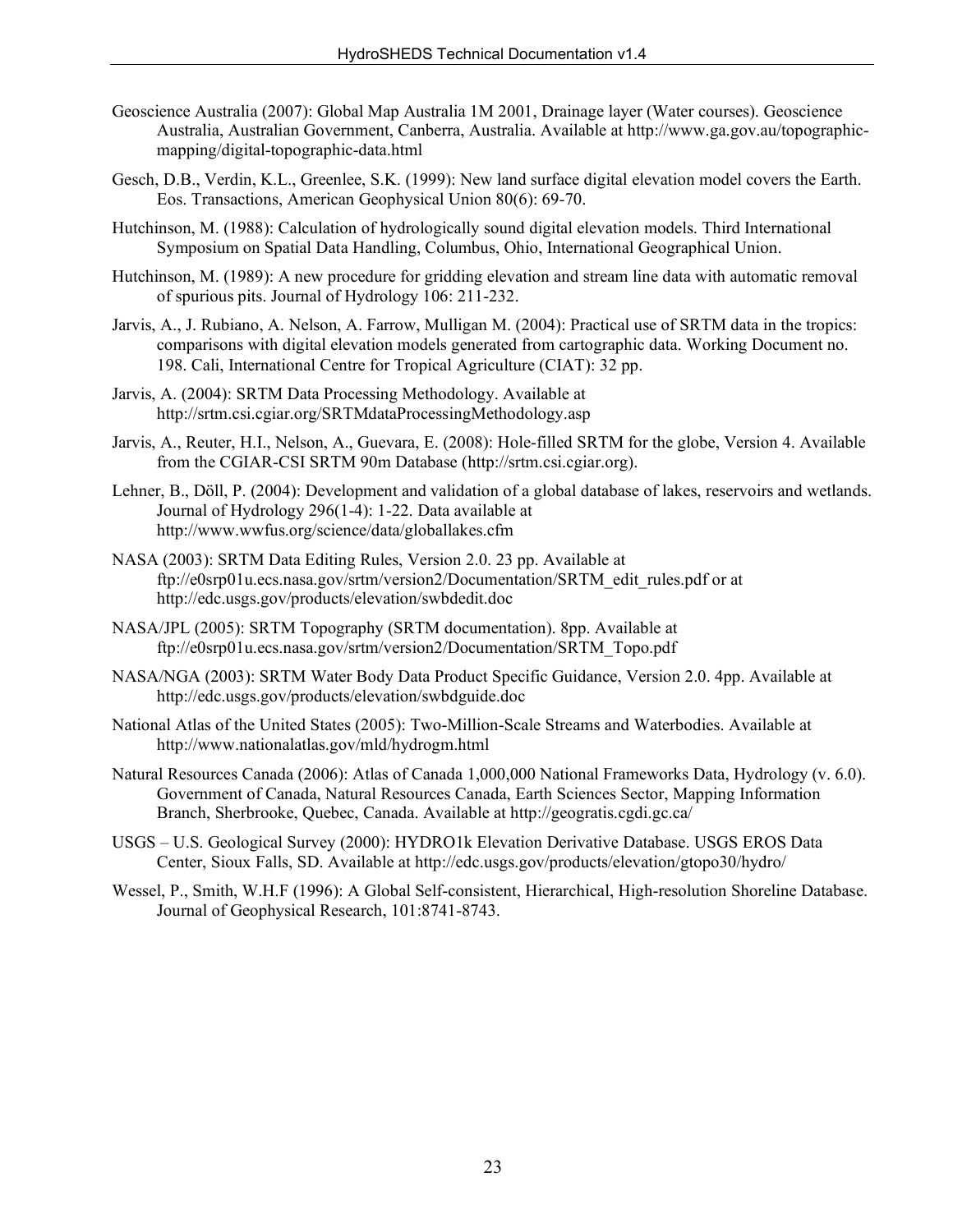## **APPENDIX A**

#### **HYDROSHEDS VERSION 1 – LICENSE AGREEMENT**

THE LICENSED MATERIALS (AS DEFINED BELOW) ARE PROVIDED UNDER THE TERMS OF THIS LICENSE ("LICENSE"). THE LICENSED MATERIALS ARE PROTECTED BY COPYRIGHT AND/OR OTHER APPLICABLE LAW. ANY USE OF THE LICENSED MATERIALS OTHER THAN AS AUTHORIZED UNDER THIS LICENSE OR COPYRIGHT LAW IS PROHIBITED.

BY EXERCISING ANY RIGHTS TO THE LICENSED MATERIALS PROVIDED HERE, YOU ACCEPT AND AGREE TO BE BOUND BY THE TERMS OF THIS LICENSE. TO THE EXTENT THIS LICENSE MAY BE CONSIDERED TO BE A CONTRACT, THE LICENSOR GRANTS YOU THE RIGHTS CONTAINED HERE IN CONSIDERATION OF YOUR ACCEPTANCE OF SUCH TERMS AND CONDITIONS.

#### 1. DEFINITIONS

1.1. **"Derivative Works"** shall have the meaning set forth in the U.S. Copyright Act (17 U.S.C. §101 et seq).

1.2. **"End Users"** means those parties to whom Licensee or an authorized distributor has licensed the Licensed Materials integrated with the Licensee Programs pursuant to a written license agreement for such party's use and not for redistribution.

1.3. **"Intellectual Property Rights"** means any and all tangible and intangible: (i) copyrights and other rights associated with works of authorship throughout the world, including but not limited to copyrights, moral rights, and mask works, and all Derivative Works thereof; (ii) trademark and trade name rights and similar rights; (iii) trade secret rights; (iv) patents, designs, algorithms, utility models, and other industrial property rights, and all improvements thereto; (v) all other intellectual and industrial property rights (of every kind and nature throughout the world and however designated) whether arising by operation of law, contract, license, or otherwise; and (vi) all registrations, applications, renewals, extensions, continuations, divisions, or reissues thereof now or hereafter in force (including any rights in any of the foregoing).

1.4. **"Licensed Materials"** means WWF's *Hydrological data and maps based on SHuttle Elevation Derivatives at multiple Scales* ("HydroSHEDS") version 1 data for all regions and versions available as of the Effective Date and later developed during the term of this License, as further described in **Exhibit A**, not including any later versions or modifications.

1.5. **"Personnel**" means a Party's employees, contractors (including Subcontractors) and consultants.

#### 2. LICENSE GRANTS

2.1. **License.** Subject to the terms and conditions of this License, WWF hereby grants to Licensee the following rights and licenses:

2.1.1. **Development.** A worldwide, nonexclusive, non-transferable, paid up right and license to (i) use, reproduce, display, and perform the Licensed Materials to the extent necessary to integrate the Licensed Materials with Derivative Works; and (ii) permit third parties doing development work for Licensee ("Subcontractors") to exercise any or all of the rights set forth in (i). Licensee shall be responsible for the acts or omissions of its Subcontractors and for ensuring that use of the Licensed Materials by its Subcontractors is consistent with Licensee's obligations under this License.

2.1.2. **Distribution and Sublicense Rights.** A worldwide, nonexclusive, non-transferable, paid up right and license to (i) market and distribute the Licensed Materials incorporated into any Derivative Works to End Users, subject to the terms and conditions of an end user license agreement with terms that are at least as protective of the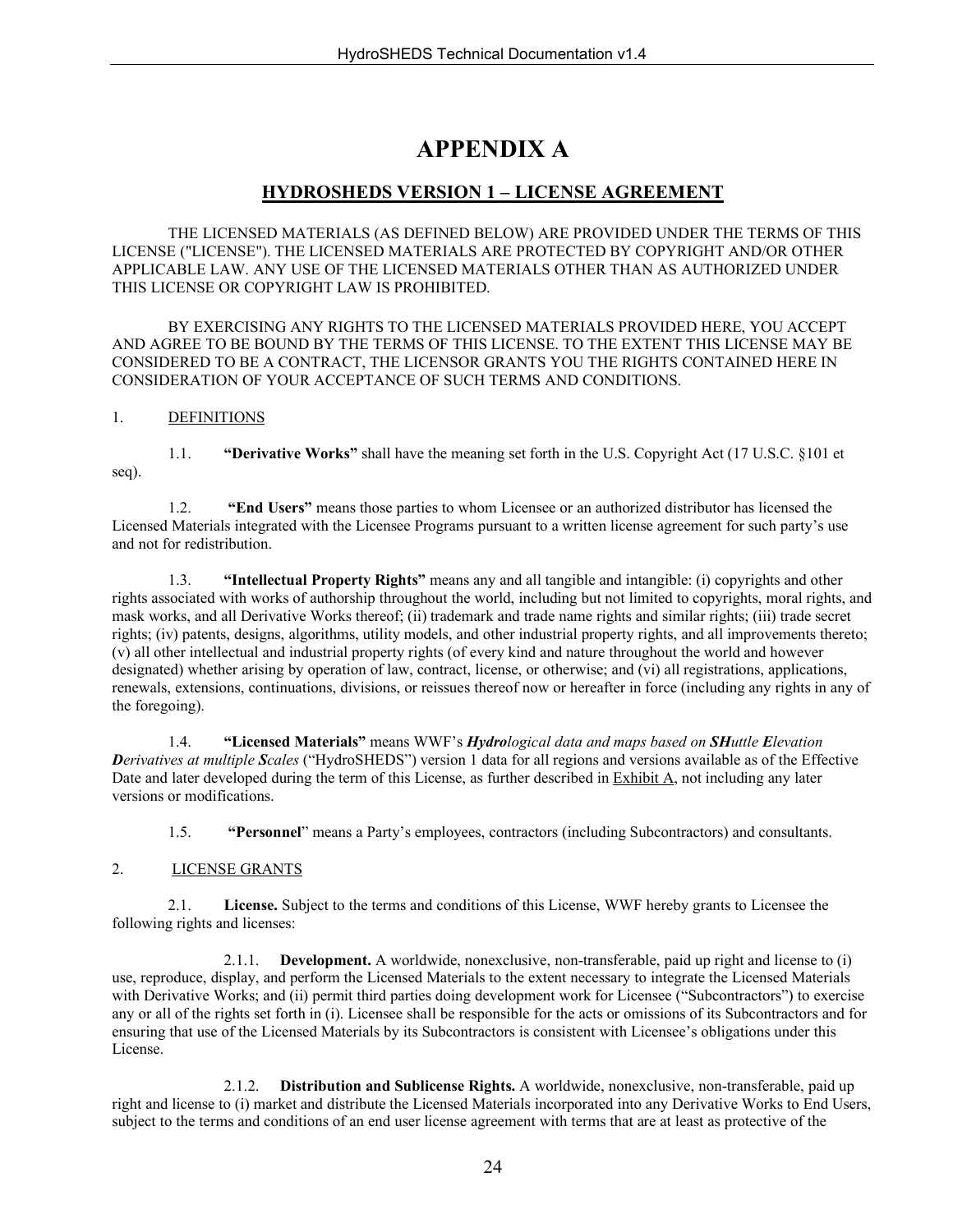Licensed Materials as are the terms of this License; and (ii) sublicense to Licensee's authorized distributors any or all of the rights set forth in (i), pursuant to a written distribution agreement with terms that are at least as protective of the Licensed Materials as are the terms of this License. In no event shall Licensee license or distribute the Licensed Materials as a stand-alone product. Licensee's agreement with an authorized distributor shall provide that: (i) the agreement shall automatically terminate upon any termination of this License; and (ii) WWF shall be an intended third party beneficiary of the agreement and shall have the right to enforce any and all obligations of Licensee under such agreement. Licensee shall be responsible for the acts or omissions of any of its distributors and for ensuring that use of the Licensed Materials by its distributors is consistent with the terms of this License. Each sublicense agreement shall obligate the applicable distributor to distribute the Licensed Materials to End Users only (accompanied by an end user license agreement), and shall not permit such distributor to distribute to other subdistributors. In no event will a distributor be granted the development rights set forth in Section 2.1.1.

2.1.3. **Restrictions and Sublicense**. Licensee shall not decompile, reverse engineer, or disassemble the Licensed Materials, in whole or in part, except as expressly authorized by this License or by prior written consent of WWF, and shall include such restrictions in its license agreement with End Users. Licensee shall protect against unauthorized copying and/or distribution of Licensed Materials, associated license keys and/or licensing mechanisms, if applicable, with the same degree of care that it protects its Licensee confidential information.

2.2. **Attribution Requirements**. Licensee shall ensure that its use and distribution of the Licensed Materials includes the required attributions set forth in Exhibit B.

#### 3. OWNERSHIP

Except as otherwise provided in this License, WWF, or its licensors, shall own and retain all Intellectual Property Rights in the Licensed Materials and any modifications, extensions, or improvements of the Licensed Materials however developed.

#### 4. NO WARRANTY

4.1. THE LICENSED MATERIALS AND ANY OTHER INFORMATION PROVIDED TO LICENSEE BY WWF ARE PROVIDED "AS IS" AND WITH ALL FAULTS. THE ENTIRE RISK AS TO SATISFACTORY USE, PERFORMANCE, QUALITY AND ACCURACY OF THE LICENSED MATERIALS AND ANY OTHER INFORMATION PROVIDED TO LICENSEE BY WWF IS WITH LICENSEE. TO THE MAXIMUM EXTENT PERMITTED UNDER APPLICABLE LAW, WWF DISCLAIMS AND HEREBY EXCLUDES ALL WARRANTIES, CONDITIONS AND REPRESENTATIONS, WHETHER EXPRESS, IMPLIED, WRITTEN, OR ORAL, STATUTORY OR OTHERWISE, AND WHETHER ARISING UNDER THIS LICENSE OR OTHERWISE, INCLUDING, BUT NOT LIMITED TO, ANY WARRANTIES OF DESIGN, MERCHANTABILITY, FITNESS FOR A PARTICULAR PURPOSE OR NONINFRINGEMENT OF THIRD PARTY RIGHTS, OR WARRANTIES ARISING FROM A COURSE OF DEALING, COURSE OF PERFORMANCE, USAGE OR TRADE PRACTICE. WWF SHALL NOT BE BOUND BY OR LIABLE FOR ANY REPRESENTATIONS OR WARRANTIES, WHETHER WRITTEN OR ORAL, WITH RESPECT TO THE LICENSED MATERIALS OR ANY OTHER INFORMATION PROVIDED TO LICENSEE BY WWF, MADE BY WWF OR ITS AGENTS, EMPLOYEES, REPRESENTATIVES OR ANY THIRD PARTY.

4.2. Licensee shall not: (a) make any representation or warranty whatsoever on behalf of WWF concerning the quality, performance or other characteristics of the Licensed Materials or any other information provided to Licensee by WWF; (b) incur any liability on behalf of WWF or purport to make any commitment binding upon WWF; or (c) make any commitment to modify any of the Licensed Materials or any other information provided to Licensee by WWF.

#### 5. INDEMNIFICATION

5.1. As used in this Section 8, (i) "Claim" means any and all pending, actual or threatened third party claims, and any resulting losses, damages, liabilities, settlement, costs, or expenses of WWF (including legal expenses and the expenses of other professionals), as incurred, arising out of or relating to this License, and (ii) indemnification extends to the officers, directors, employees and agents of WWF, as applicable.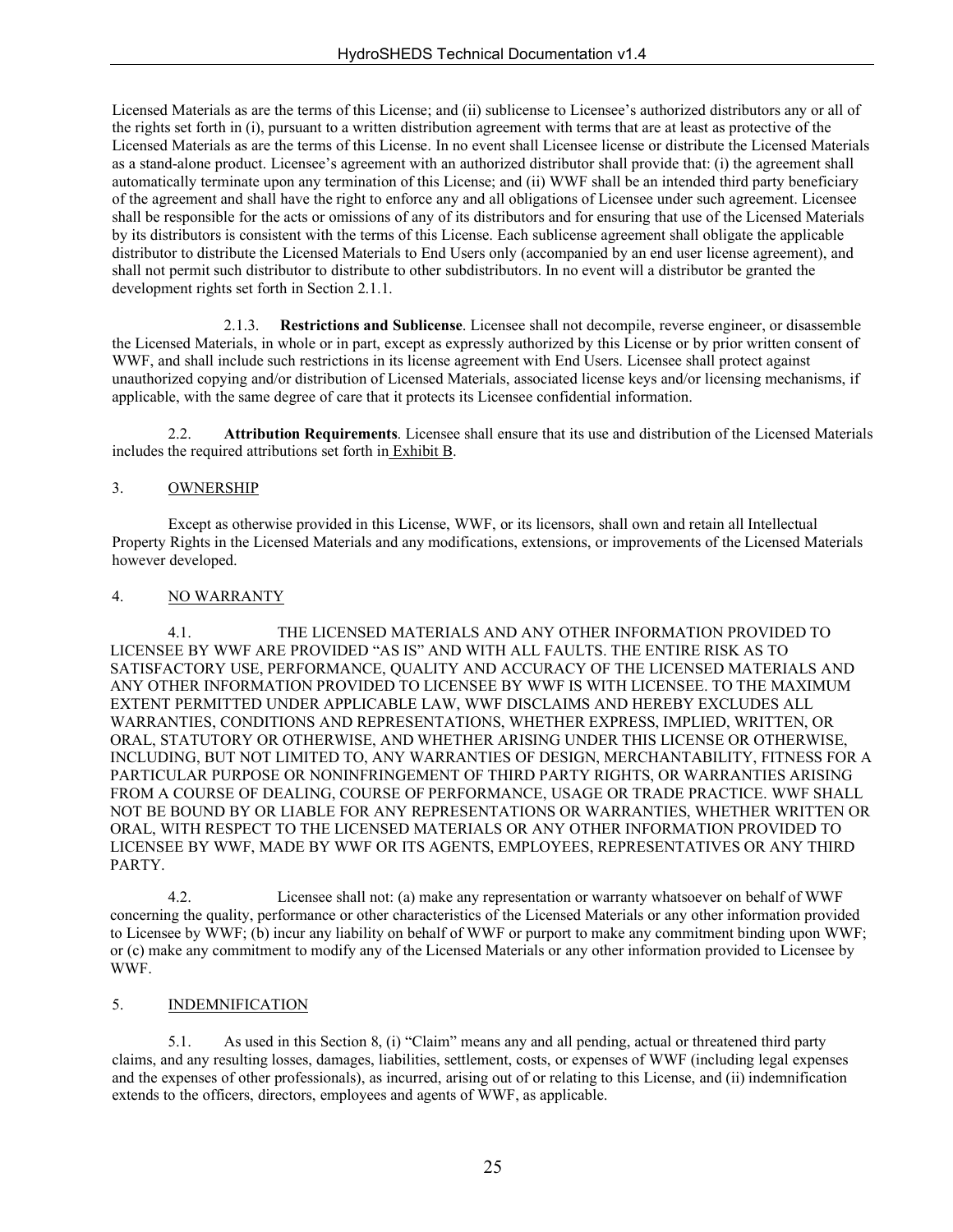5.2. Licensee will defend, indemnify and hold WWF harmless from and against any Claim arising out of or relating to (i) the use by Licensee, its affiliates, third party developers, or End Users of the Licensed Materials or any other information provided to Licensee by WWF; (ii) the marketing or distribution of the Licensed Materials by Licensee, its affiliates, or any of their sublicensees; and (iii) any changes made to the Licensed Materials by Licensee, its affiliates, or third party developers.

5.3. WWF will provide Licensee prompt notice of any actual or alleged Claim, provided, that the failure to give such notice shall not relieve Licensee of Licensee's obligations hereunder except to the extent that Licensee was actually and materially prejudiced by such failure. Licensee shall have the option to defend such Claims provided that Licensee may not compromise or settle any Claim or consent to the entry of any judgment without WWF's prior written consent, which WWF shall withhold in its sole discretion.

#### 6. LIABILITY AND WAIVER OF DAMAGES

LICENSEE ACKNOWLEDGES THAT WWF IS A NONPROFIT ORGANIZATION NOT ENGAGED IN A COMMERCIAL BUSINESS, INDUSTRY, OR TRADE. WWF'S LIABILITY TO LICENSEE, WHETHER IN CONTRACT, TORT, NEGLIGENCE, STRICT LIABILITY OR BY STATUTE OR OTHERWISE, ARISING OUT OF OR RELATING TO THE FORMATION OR PERFORMANCE OF THIS LICENSE, SHALL NOT EXCEED THE ROYALTY, IF ANY, PAID TO WWF UNDER THIS LICENSE. ALL LIABILITY IS CUMULATIVE AND NOT PER INCIDENT. WWF WILL NOT BE LIABLE, WHETHER IN CONTRACT, TORT, NEGLIGENCE, STRICT LIABILITY OR BY STATUTE OR OTHERWISE, FOR ANY INDIRECT, SPECIAL, INCIDENTAL, EXEMPLARY, OR CONSEQUENTIAL DAMAGES (INCLUDING WITHOUT LIMITATION, DAMAGES FOR LOSS OF PROFITS, LOSS OF BUSINESS, LOSS OF USE OR OF DATA, OR INTERRUPTION OF BUSINESS), ARISING OUT OF OR RELATING TO THE FORMATION OR PERFORMANCE OF THIS LICENSE, EVEN IF THE PARTIES HAVE BEEN ADVISED OF THE POSSIBILITY OF SUCH DAMAGES. THESE LIMITATIONS WILL APPLY NOTWITHSTANDING ANY FAILURE OF ESSENTIAL PURPOSE OF ANY LIMITED REMEDY PROVIDED HEREIN. THE PARTIES STIPULATE AND AGREE THAT THIS SECTION 6 WAS PART OF THE CONSIDERATION FOR THE AGREED-UPON ROYALTY AND ACCESS TO USE DATA NOT ORIGINALLY DEVELOPED FOR COMMERCIAL USERS.

#### 7. TERMINATION

7.1. **Termination.** This License and the rights granted hereunder will terminate (i) automatically upon any breach by Licensee of the terms of this License; or (ii) in the sole discretion of WWF.

7.2. **Rights upon Termination.** If this License is terminated, all licenses to distribute and sublicense the Licensed Materials granted hereunder shall terminate; however, any End User licenses for Derivative Works that incorporate Licensed Materials that were entered into prior to the date of termination, shall not be affected and shall continue in full force and effect.

7.3. **Survival.** The Parties' rights and obligations under Sections 4 (No Warranty), 5 (Indemnification), 6 (Liability and Waiver of Damages), 7.2 (Rights Upon Termination), 9 (Notices) and 10 (Miscellaneous) shall survive any termination of this License.

#### 8. PUBLICITY

8.1. **Use of Marks Prohibited**. The Licensee shall not issue any press release or any other publicity regarding this License or the Parties' relationship without WWF's express written approval. Neither Party shall use the name, trade name, trademarks, service marks or logos of the other Party without the prior written consent of the other Party.

#### 9. NOTICES

All notices required to be given to WWF under this License are deemed effective when made in writing and received by (i) registered mail, (ii) certified mail, return receipt requested, or (iii) overnight mail, addressed and sent to the attention of: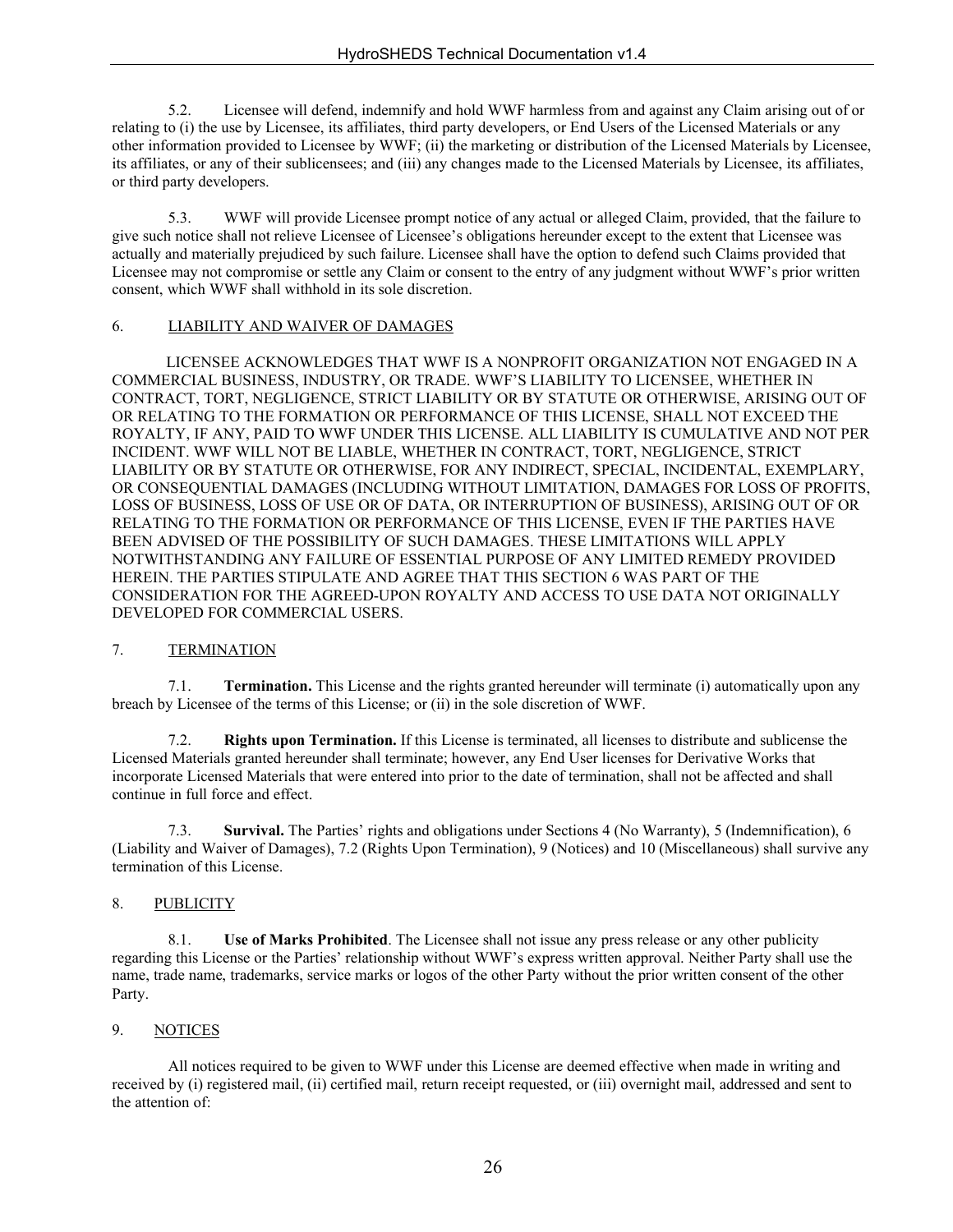Name: World Wildlife Fund, Inc. Address: 1250 24th Street NW Washington, DC 20031 Attention: General Counsel

#### 10. MISCELLANEOUS

10.1. **Governing Law, Jurisdiction and Venue.** This License and all matters arising out of or relating to this License shall be governed by the laws of the District of Columbia, without giving effect to any law or rule that would cause the laws of any other jurisdiction to be applied.

10.2. **Severability.** In the event any provision of this License is held to be invalid or unenforceable, the remaining provisions of this License will remain in full force.

10.3. **Waiver.** The waiver by either Party of any default or breach of this License shall not constitute a waiver of any other or subsequent default or breach.

10.4. **Injunctive Relief**. Licensee acknowledges that a breach of its obligations under this License would cause WWF irreparable damage. Accordingly, Licensee agrees that in the event of such breach or threatened breach, in addition to remedies at law, WWF shall have the right to injunctive or other equitable relief to prevent Licensee's violations of its obligations hereunder.

10.5. **No Agency, Partnership or Joint Venture.** No agency, employment, partnership, joint venture, or other joint relationship is created hereby. Licensee and WWF are each independent contractors with respect to the other and neither has any authority to bind the other in any respect whatsoever.

10.6. **Assignment.** This License is binding on and inures to the benefit of the Parties and their respective successors and permitted assigns. Licensee may not assign this License except with the prior written consent of WWF. WWF shall be entitled to assign, transfer, delegate or otherwise dispose of, whether voluntarily or involuntarily, by operation of law or otherwise, this License and any of its rights or obligations under this License. Any attempted assignment, delegation, or transfer in contravention of this License shall be null and void.

10.7. **Records**. Licensee agrees to maintain complete, clear and accurate records for at least two (2) years backwards at any point in time of its activities under this License, including, without limitation, its sales of the Licensed Materials integrated with any Derivative Works and the identity and address of each End User, in accordance with standard business practices and Generally Accepted Accounting Principles. Licensee shall permit WWF or persons designated by WWF to inspect records pertaining to the Licensed Materials and any other materials provided to Licensee by WWF to ensure compliance by Licensee with its obligations to WWF. Any such inspection and audit shall be conducted during regular business hours and in such a manner as not to interfere unduly with normal business activities of Licensee.

10.8. **Export Control.** The Parties agree that the export of the Licensed Materials is subject to the export control laws of the United States of America, including, without limitation, any regulations promulgated by the Department of Commerce (or its successors) or the Department of Treasury and Licensee agrees to comply with all such laws and regulation in connection with its use, distribution or licensing of the Licensed Materials.

10.9. **Headings.** The section headings appearing in this License are inserted only as a matter of convenience and in no way define, limit, construe or describe the scope or intent of any such section nor in any way affect this License.

10.10. **Entire Agreement; Amendment.** This License, together with the Exhibits and Attachments hereto, constitutes the final, complete and exclusive agreement between the Parties relative to the subject matter hereof and supersedes all prior or contemporaneous agreements or representations, written or oral, relating to its subject matter. This License shall also supersede all terms of any additional or unsigned license terms included in any package, media or electronic version of Licensed Materials provided under this License, including but not limited to any "shrink wrap", "click wrap" or "pop-up" license terms. This License shall not be changed, modified, supplemented or amended in any manner except as agreed to in a written instrument signed by authorized representatives of both Parties.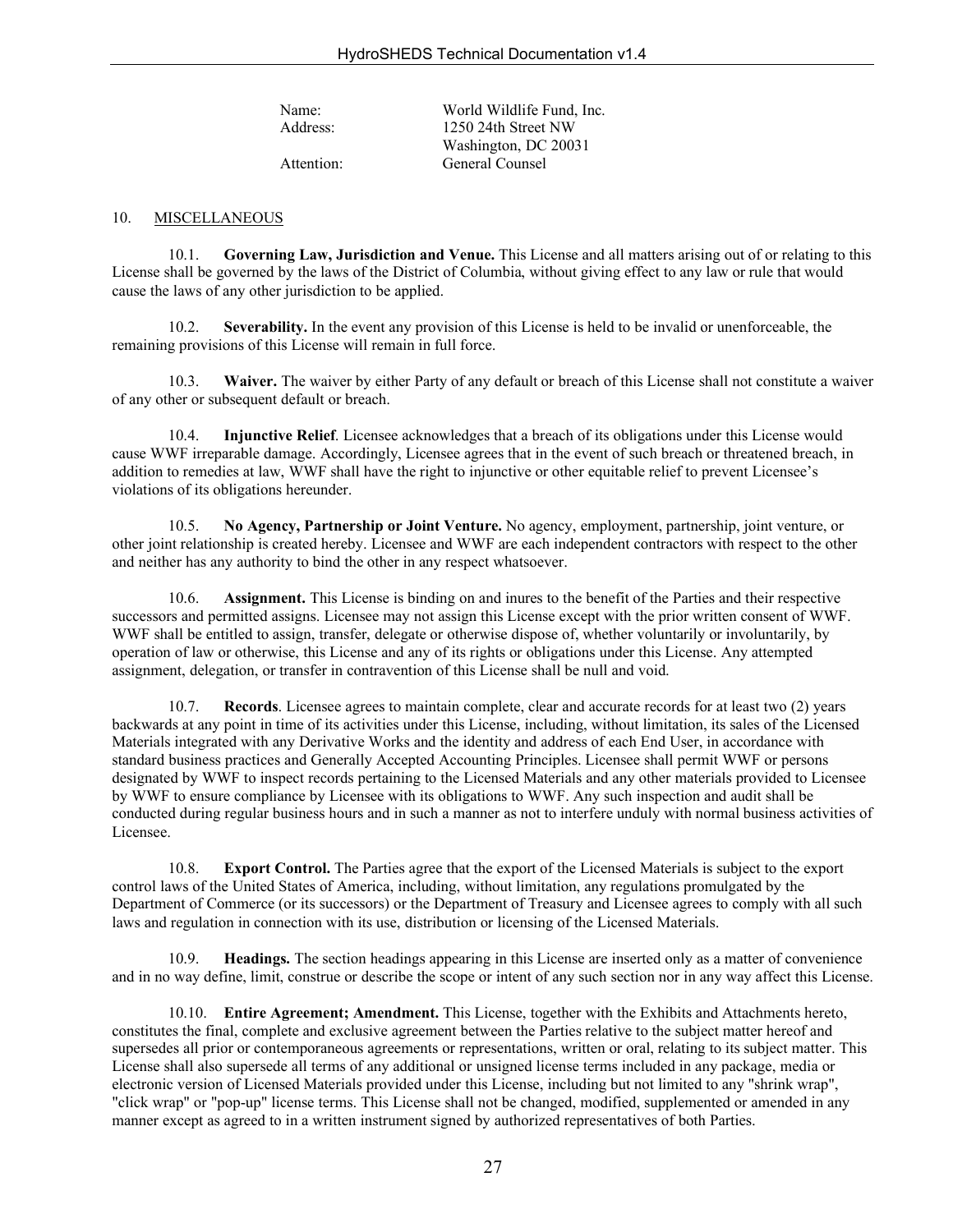#### **EXHIBIT A**

#### LICENSED MATERIALS

The Licensed Materials under this License include the HydroSHEDS version 1.0 and 1.1 data layers as listed in Table 1 below. Data layers are provided either in Raster or Vector format; Raster files are provided in ESRI's GRID format, in BIL format, or in GeoTIFF format; Vector files are provided in ESRI's Shapefile format. Data are provided in geographic projection (lat/long); resolutions include 3 arc-seconds (approximately 90 m at the equator), 15 arc-seconds (approximately 500 m at the equator), 30 arc-seconds (approximately 1km at the equator), and 5 and 6 arc-minutes (approximately 10 km and 11 km at the equator).

Table 1: Licensed Materials

|                | HydroSHEDS data layer                      | <b>Versions</b> | <b>Format</b> | <i>Resolution(s)</i>                |
|----------------|--------------------------------------------|-----------------|---------------|-------------------------------------|
|                | Void-filled elevation (DEM)                | 1.0, 1.1        | Raster        | 3 sec, 15 sec, 30 sec               |
| $\overline{2}$ | Hydrologically conditioned elevation (CON) | 1.0, 1.1        | Raster        | 3 sec                               |
| 3              | Drainage directions (DIR)                  | 1.0, 1.1        | Raster        | 3 sec, 15 sec, 30 sec, 5 min, 6 min |
| 4              | Flow accumulation (ACC, ACA)               | 1.0, 1.1        | Raster        | 3 sec, 15 sec, 30 sec               |
|                | Flow length (LUP, LDN)                     | 1.1             | Raster        | $15 \text{ sec}, 30 \text{ sec}$    |
| 6              | Mask grids (MSK)                           | 1.1             | Raster        | 3 sec, 15 sec, 30 sec, 5 min, 6 min |
|                | River network (RIV)                        | 1.0             | Vector        | $15 \text{ sec}, 30 \text{ sec}$    |
| 8              | Drainage basins (BAS)                      | 1.0             | Vector        | $15 \text{ sec}, 30 \text{ sec}$    |

The spatial extent of the Licensed Materials includes the following continents (Table 2):

|--|

|                | <b>Region</b>                                    |
|----------------|--------------------------------------------------|
|                | Africa                                           |
|                | Asia (incl. Siberia)                             |
| $\mathcal{E}$  | Australia                                        |
|                | Europe and Middle East                           |
| $\overline{5}$ | North America (incl. Arctic and Central America) |
|                | South America                                    |
|                | Greenland                                        |

Data are provided as described in the HydroSHEDS v1 Technical Documentation.